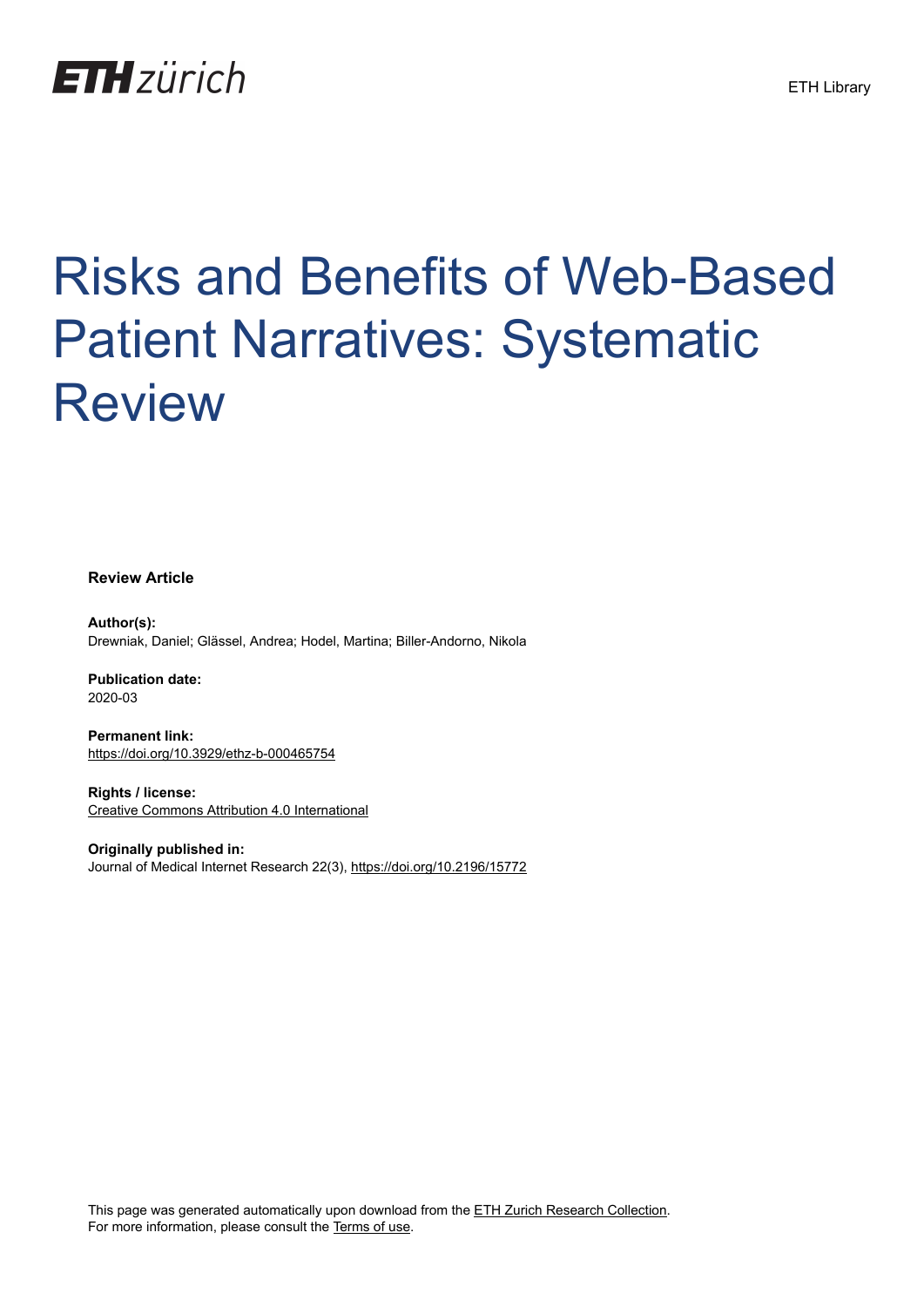## Review

## Risks and Benefits of Web-Based Patient Narratives: Systematic Review

Daniel Drewniak<sup>1</sup>, PhD; Andrea Glässel<sup>1,2</sup>, PhD; Martina Hodel<sup>1</sup>, PhD; Nikola Biller-Andorno<sup>1</sup>, MD, PhD

<sup>1</sup>Institute of Biomedical Ethics and History of Medicine, University of Zurich, Zurich, Switzerland <sup>2</sup>Institute of Health Sciences, Zurich University of Applied Sciences, Winterthur, Switzerland

**Corresponding Author:** Daniel Drewniak, PhD Institute of Biomedical Ethics and History of Medicine University of Zurich Winterthurerstrasse 30 Zurich, 8006 Switzerland Phone: 41 44 634 40 82 Email: [daniel.drewniak@ethik.uzh.ch](mailto:daniel.drewniak@ethik.uzh.ch)

## *Abstract*

**Background:** Patient narratives are illustrative, individual accounts of patients' experiences with certain health conditions. Web-based patient narratives have become widely available on the internet and in social media, as part of electronically available patient decision aids or Web-based databases. In recent years, the role of patient narratives as a source of information, insight, and support for both health care users and providers has increasingly been emphasized. Although the potential impact of patient stories has high immediate plausibility, it is of interest to know if this impact can be captured in quantitative studies.

**Objective:** This review aimed to evaluate whether research-generated Web-based patient narratives have quantifiable risks or benefits for (potential) patients, relatives, or health care professionals.

**Methods:** We searched the following databases from August 2017 to March 2019: Medical Literature Analysis and Retrieval System Online, PsycInfo, Sociological Abstracts, Web of Science, and EMBASE. Titles and abstracts of the retrieved studies were reviewed and assessed for the inclusion and exclusion criteria. Papers were included if they studied the following: (1) (potential) patients, relatives, or health care professionals; (2) the effects of Web-based patient narratives that were generated scientifically (eg, through qualitative research methods); and (3) were quantitative studies. Furthermore, 2 authors independently performed an assessment of the quality of the included studies using a validated checklist.

**Results:** Of 4226 documents, 17 studies met the inclusion criteria. The studies investigated 10 different sources of Web-based patient narratives. Sample sizes ranged from 23 to 2458. The mean score of the quality assessment was 82.6 (range 61-100). Effects regarding five different purposes were identified as follows: provide information, engage, model behavior, persuade, and comfort. We found positive effects in every category and negative effects in one category (persuade). Several of the reported effects are rather small or were identified under specific experimental conditions.

**Conclusions:** Patient narratives seem to be a promising means to support users in improving their understanding of certain health conditions and possibly to provide emotional support and have an impact on behavioral changes. There is limited evidence for beneficial effects on some outcomes. However, narratives are characterized by considerable heterogeneity and the investigated outcomes are hardly comparable with each other, which makes the overall judgment difficult. As there are numerous possible measures and purposes of narratives, quantifying the impact of Web-based patient narratives remains a challenge. Future research is needed to define the optimal standards for quantitative approaches to narrative-based interventions.

## *(J Med Internet Res 2020;22(3):e15772)* doi:  $10.2196/15772$

## **KEYWORDS**

patient experiences; personal narratives as topic; systematic review

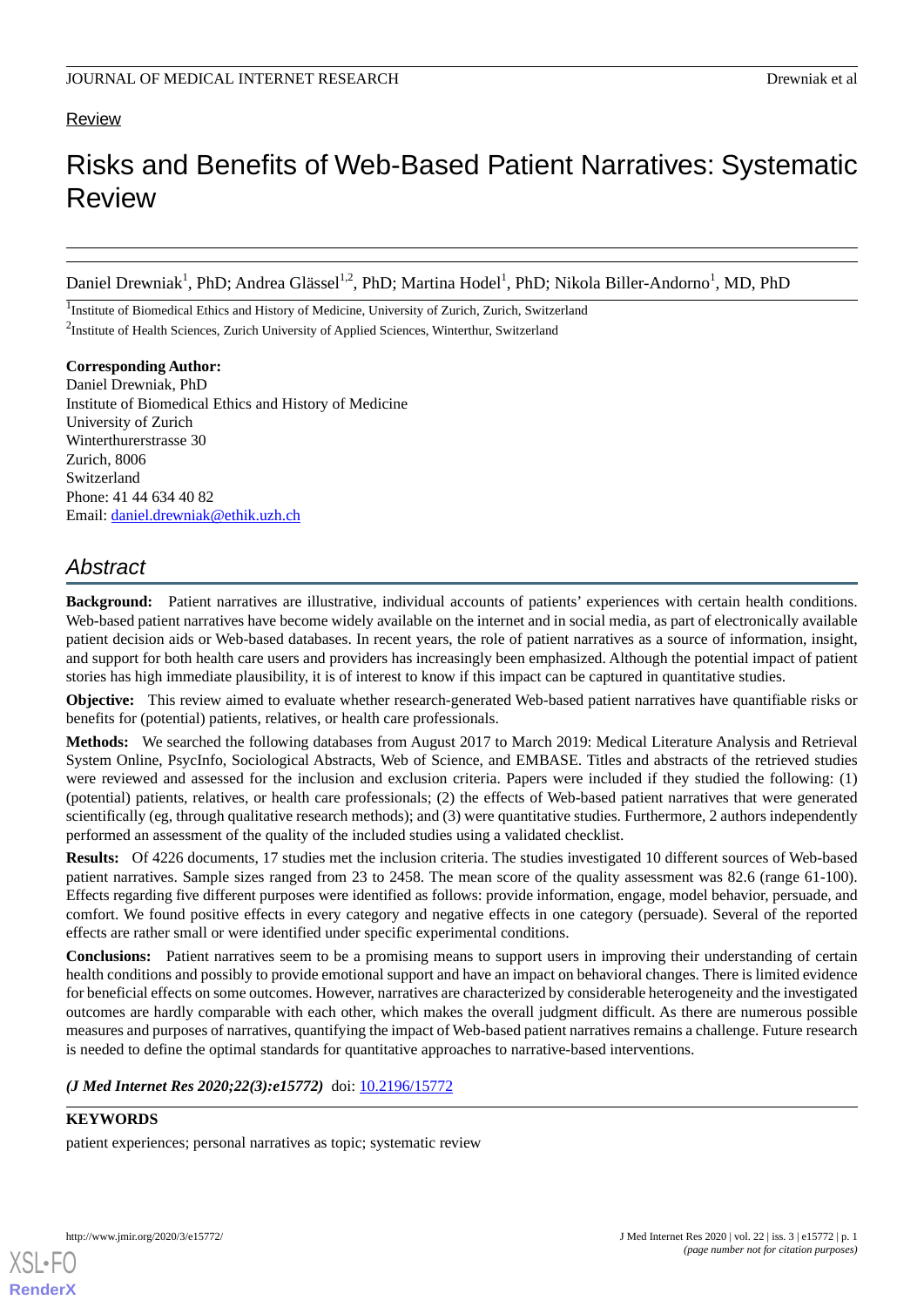## *Introduction*

## **Background**

In their recent report, the *Lancet Global Health Commission* calls for an improved integration of patient experiences in the evaluation of health care systems, including experiences about competent care, health care utilization, or confidence in the health care system [[1\]](#page-14-0). Such experiences can be collected by using tools such as patient satisfaction surveys. Although quantitative data about patient experiences are essential measures for the accountability and improvement of health care systems, they fall short of capturing a more comprehensive picture of how patients experience health care encounters or illnesses [\[1](#page-14-0),[2\]](#page-14-1).

Patient narratives are illustrative accounts of individual patients' experiences with a certain illness [[3\]](#page-14-2) and are available on social media sites, in patient decision aids, and on databases such as the *Database of Individual Patients' Experiences* (DIPEx). There is neither a clear definition of what constitutes a narrative nor any guidance on the length or content [[4\]](#page-14-3), which may lead to conflicting research results about the effects of patient narratives because of insufficient operationalization of the term [[3\]](#page-14-2).

Patient narratives are a promising tool that can support people in coping with their illness [[5\]](#page-14-4), serve as a resource for preparing health care decisions [\[6](#page-14-5)], or help identify questions for physicians [[7\]](#page-14-6). Characteristically, narratives can retrospectively structure actions in ways that convey perceived causality; they are nonlinear and powerful in making sense of complex, emergent phenomena [\[8](#page-14-7)]. Furthermore, stories transport images and emotions, which makes them evocative and memorable. Most people recall stories better than statistical information expressed in graphs or numbers [[2](#page-14-1)[,8](#page-14-7)].

Several qualitative studies report that illness narratives enjoy high acceptance among other patients [\[9](#page-14-8)]. Furthermore, positive effects of personal health and illness experiences, including improvements in decision making [\[10](#page-14-9),[11\]](#page-14-10) or addressing information needs [\[12](#page-14-11)], were identified in qualitative studies. Narratives have a high potential to add unknown insights into patient-focused issues, which can only be provided by a person who has the respective lived experience. For example, as a World Health Organization report states, "qualitative methods help to present narratives that broadly reflect the gendered social norms about parent-child relations. They also provide 'lived experiences' from ageing populations about how satisfied they are with the life they have lived" [\[2\]](#page-14-1).

On the contrary, there are also serious concerns about the use of patient narratives because they are powerful message formats [[13\]](#page-14-12) and are suspected to override statistical information [\[14,](#page-15-0)[15\]](#page-15-1). The concern is that patients' decision-making regarding treatment options could be based on personal experiences of a few, whereas statistical data remain largely ignored [[2](#page-14-1)[,14](#page-15-0),[15\]](#page-15-1). Furthermore, patients' experiences presented on the Web may contain unbalanced or misleading messages, which may lead to a manipulation of choices in favor of a particular health care option [[16\]](#page-15-2). A study among mothers of children with genetic

disorders, eg, found that several parents put more trust on online communities than on their physicians [\[17](#page-15-3)]. Such findings are especially problematic when stories in such communities are biased.

In recent years, internet platforms, patient blogs, and fora have become important means for individuals to seek information relevant to health, including information describing how other individuals live with illnesses. Such websites often provide biomedical information but lack information on wider experiences [\[18](#page-15-4)] or the experiences are not systematically collected, analyzed, and presented [\[19](#page-15-5)]. Therefore, in this review, we focused on studies that used established scientific methodologies to elicit the stories [\[8,](#page-14-7)[20\]](#page-15-6).

## **Objectives**

This systematic review aimed to evaluate whether research-generated Web-based patient narratives have quantifiable risks or benefits for patients, relatives, or health care professionals. Patient narratives are understood as immediate personal experience reports.

## *Methods*

## **Search Strategy**

This review was conducted in accordance with the Preferred Reporting Items for Systematic Reviews and Meta-Analysis guidelines [\[21](#page-15-7)]. To identify relevant studies, the databases Medical Literature Analysis and Retrieval System Online, PsycInfo, Sociological Abstracts, Web of Science, and EMBASE were searched from August 2017 to March 2019. A search term was developed and was adjusted to the different databases. The search terms were tested and evaluated by the study team. In addition, the search strategy was discussed and evaluated with a member of Cochrane Switzerland and with an employee from the University library who specialized in systematic reviews. The search terms were adjusted based on the discussion and recommendations. The search terms consisted of the following: [Narration: narration, personal narratives, narrative medicine, anecdot\*, testimonial\*] + [Databases: internet, bibliographic database, online, Web based] + [Participants: patient, health care personnel, relative\*, caregivers] + [Study: Surveys and Questionnaires, controlled clinical trials, cohort studies] ([Multimedia Appendix 1](#page-14-13)).

#### **Selection Criteria**

Titles and abstracts of the retrieved studies were reviewed and assessed for inclusion and exclusion criteria independently by all members of the study team (DD, AG, MH, and NB). Researchers were trained in applying the predefined selection criteria. Nonagreements were discussed until consensus was reached. Papers were included if they (1) studied (potential) patients (with or without an established diagnosis or condition), relatives (or other nonrelated informal caregivers), or health care professionals; (2) studied the effects of Web-based patient narratives (real experiences or fictional stories; collections or single narratives; presentation as text or audio or video clips) that were generated scientifically (eg, through qualitative research methods and not just stories put selectively on the Web with a view to their human interest for marketing purposes);

 $XS$  $\cdot$ FC **[RenderX](http://www.renderx.com/)**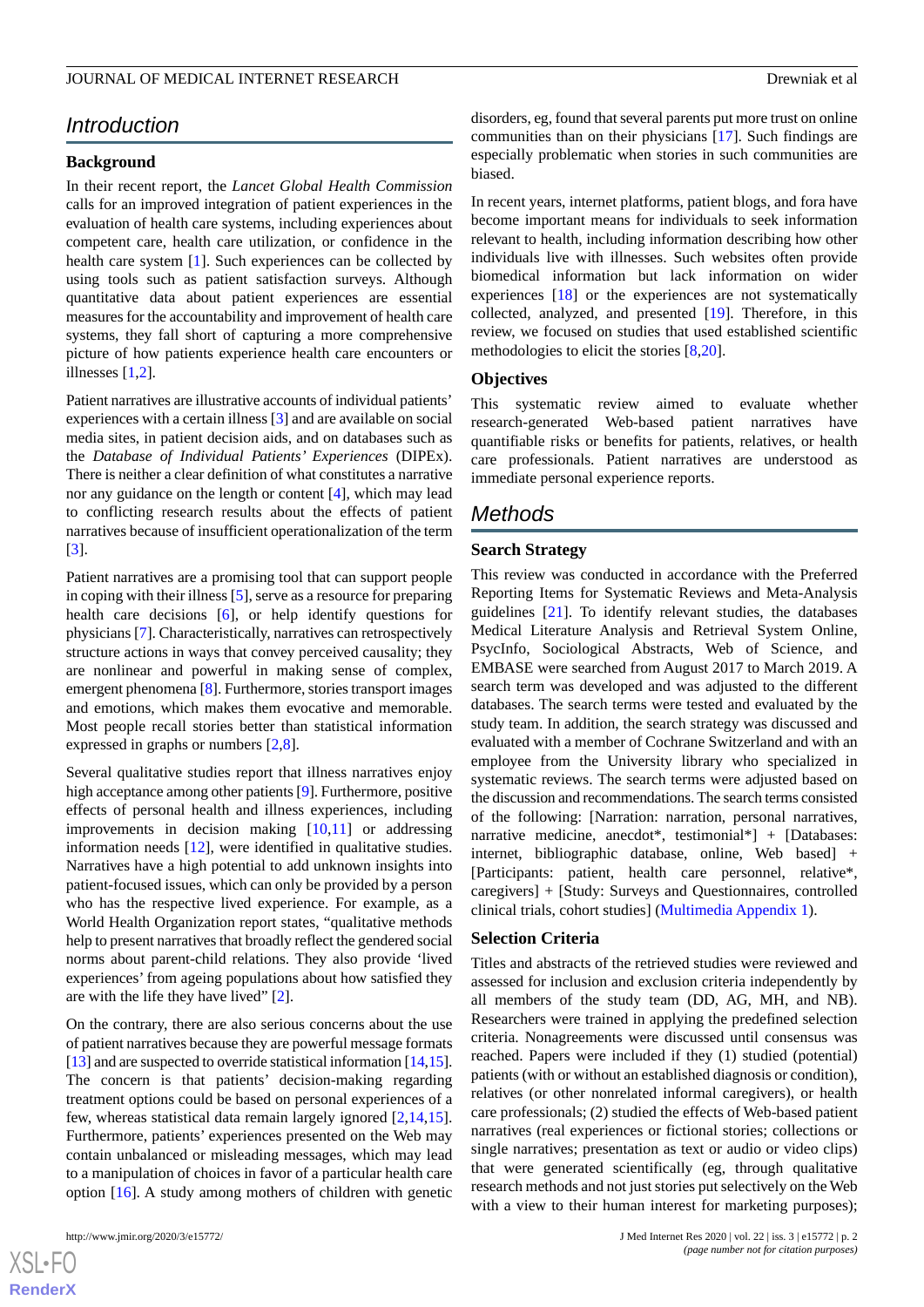and (3) were quantitative studies such as surveys and questionnaires, observational studies, nonrandomized controlled trials (non-RCTs), RCTs, comparative effectiveness research, cohort studies, or longitudinal studies. We excluded studies that used qualitative study designs such as interview studies, focus groups, or ethnographic studies and studies that were neither published in English or German. Studies that used narratives that were not generated by a scientific method were also excluded (eg, unmoderated blogs or fora). Furthermore, we excluded studies published before 2000 and studies that examined narratives not Web-based. We made no restrictions on the inclusion of studies regarding content, context, length, or depth of the narratives. We decided to focus on Web-based narratives as we felt the range would have been too broad to allow for meaningful comparisons had we included narratives available in different media (books, leaflets, newspapers, etc).

## **Quality Assessment**

A protocol was written about all the steps of data collection and analysis, including selection of studies and extraction of content. Researchers were trained in applying the predefined selection criteria. Overall, 3 researchers reviewed and assessed all studies (DD, AG, and MH), whereas nonagreements were discussed with a fourth independent expert (NB). Evaluation tools designed for conventional systematic reviews typically assess the quality of RCTs. However, the diversity of research designs and outcome measures of the included studies required the use of a tool that is able to systematically appraise disparate evidence stemming from different study types. Therefore, 2 authors (DD and AG) independently performed an assessment of the quality of the included studies using the checklist proposed by Hawker et al [[22\]](#page-15-8). This validated checklist consists of nine evaluation sections: abstract and title, introduction and aims, method and data, sampling, data analysis, ethics and bias, results, transferability or generalizability, and implications and usefulness. Each section was assessed by giving a score ranging from 1 to 4 (4=good, 3=fair, 2=poor, and 1=very poor), resulting in a potential score range of 9 to 36. Similar to the Appraisal

of Guidelines for Research and Evaluation II instrument [[23\]](#page-15-9), we calculated sum scores for each section and an overall score, scaled as a percentage of the maximum possible score over all sections:

obtained score−minimum possible score/maximum possible score−minimum possible score×100

## **Data Extraction**

A data elicitation form was developed and applied systematically to all publications included in the review by 1 author (DD). The form includes information about background characteristics (authors, year of publication, and location), study characteristics (aim, sample size, participants, and study design), narrative (type of narrative and degree of exposure), study measures (attitudes and beliefs, psychometric scales, and preferences), and a summary of findings.

## **Data Synthesis**

We extracted study results as they were reported in the results section of the publications. The analysis was based on the comparison of study details using descriptive statistics and text. The analysis was mainly focused on the identification of similarities and differences between the findings of the individual studies. As the study aims, designs, and findings were too heterogeneous, a meta-analysis was not conducted.

The specific outcomes of the studies were grouped using the taxonomy proposed by Shaffer and Zikmund-Fisher [\[3](#page-14-2)]. As several of the included studies provided few details about the content of the narratives, the studies were grouped around the purpose of the narrative. According to Shaffer and Zikmund-Fisher [\[3](#page-14-2)], five different purposes of narratives can be described. As most of the studies focus on (potential) patients rather than on relatives or health care professionals, the Shaffer and Zikmund-Fisher [\[3](#page-14-2)] taxonomy is suitable for our review. The purposes and their possible outcomes as proposed by Shaffer and Zikmund-Fisher [\[3](#page-14-2)] are described in [Table 1](#page-3-0).

<span id="page-3-0"></span>**Table 1.** Purposes of narratives.

| Purpose        | Possible outcomes                                                                                                                                                       |
|----------------|-------------------------------------------------------------------------------------------------------------------------------------------------------------------------|
| Inform         | Increased knowledge<br>$\bullet$<br>Improved affective forecasting                                                                                                      |
| Engage         | Greater engagement<br>٠<br>Greater transportation (increased depth of processing)<br>Greater time spent with materials                                                  |
| Model behavior | Increased participation in health care decisions<br>٠<br>Increased shared decision making<br>٠<br>Altered behavioral intentions<br>Increased uptake of target behaviors |
| Persuade       | Altered behavioral intentions<br>Increased uptake of target behaviors                                                                                                   |
| Comfort        | Reduced psychological distress<br>Reduced anxiety<br>٠                                                                                                                  |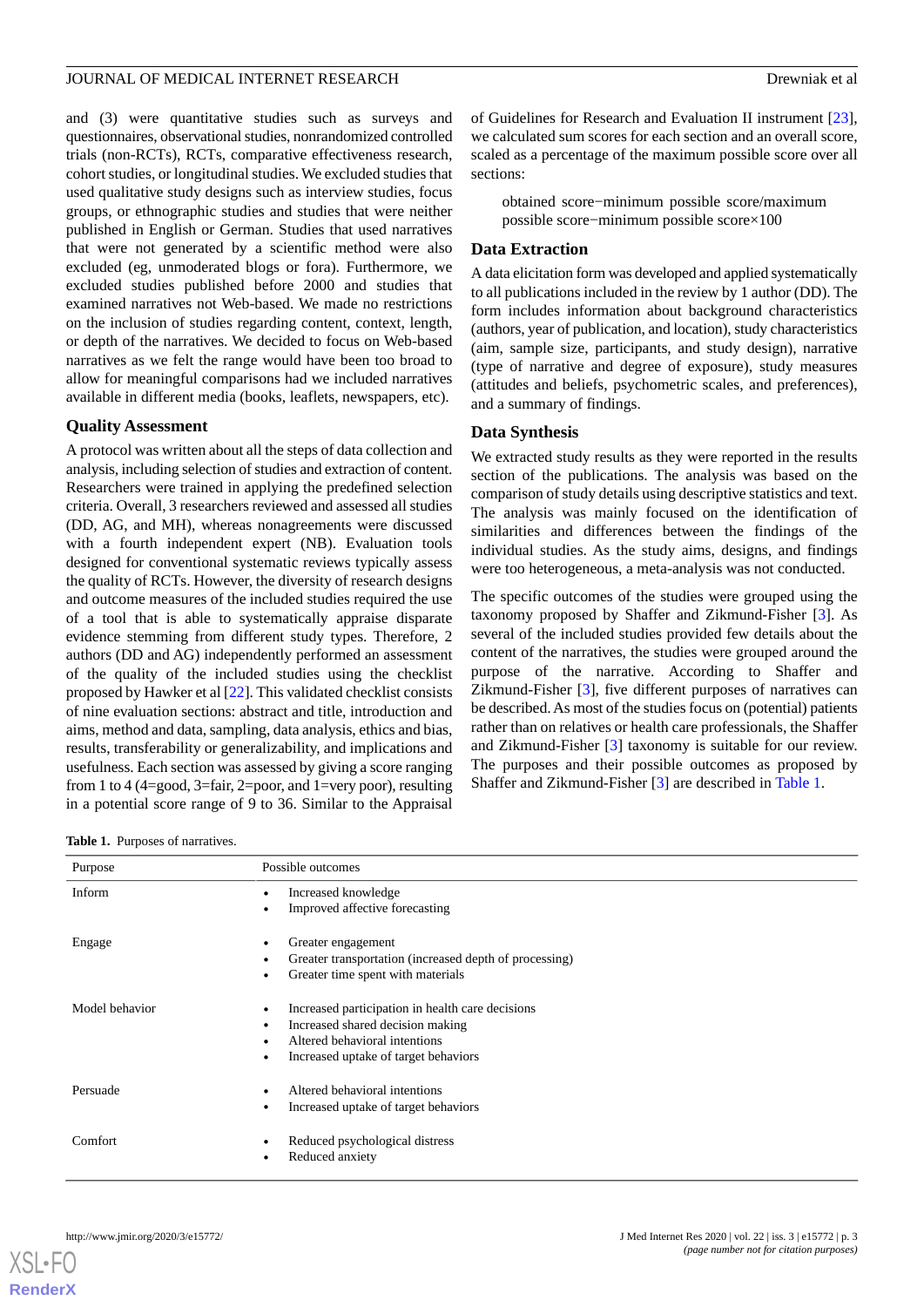The definition of *effective* and *preference-sensitive* decisions proposed by Wennberg et al [[24,](#page-15-10)[25](#page-15-11)] was applied to assign the outcomes of the included studies to *risks* and *benefits* categories: outcomes were assigned to the *risk* category when they were *preference sensitiv*e. In *preference-sensitive* decisions, the best decision for an individual is unclear because of two reasons: the evidence for specific treatments is inadequate and firm conclusions about risk-to-benefit ratios cannot be drawn and the risk-to-benefit ratio might be clear, but it depends on the patients' values [\[24](#page-15-10),[25\]](#page-15-11). Outcomes were assigned to the *benefit* category when they were *effective* following the definition by Wennberg et al [[24,](#page-15-10)[25\]](#page-15-11). In these cases, the best decision is clear to practitioners and patients. The clinical evidence of harms and benefits is known, and compared with the benefits, the harms are minimal. In *effective* decisions, there is a widespread consensus among clinicians and patients about known and favorable risk-to-benefit ratios [[24](#page-15-10)[,25](#page-15-11)]. The outcomes of the included studies were assigned to a *no-effect* category when the corresponding studies reported experimental conditions inferior

<span id="page-4-0"></span>**Figure 1.** Study flowchart.

to the control group or no statistically significant effects (significance level chosen by the individual study). In descriptive studies, thresholds such as significance levels are not available. Therefore, outcomes of descriptive studies that were mentioned by ≤50% of the participants were also assigned to the *no-effect* category.

## *Results*

## **Literature Search**

Our search strategy identified 4226 documents. Of these, 60 documents potentially fulfilled the inclusion criteria of the study and were assessed in full text. After assessing the full texts, 43 more studies were excluded for specific reasons, including, eg, the study did not focus on systematically generated narratives or the narratives were not Web-based. There were 95.50% (4036/4226) agreements among the raters. Finally, 17 studies were included in the analysis ([Figure 1](#page-4-0)).



## **Description of Included Studies**

The studies were taken from Germany (n=5), the United States  $(n=6)$ , the United Kingdom  $(n=4)$ , the Netherlands  $(n=1)$ , and

Switzerland (n=1) and covered the period from 2000 to 2018 ([Table 2\)](#page-5-0). They investigated 10 different Web sources. The Web source and their specifications are shown in [Multimedia](#page-14-14) [Appendix 2.](#page-14-14)

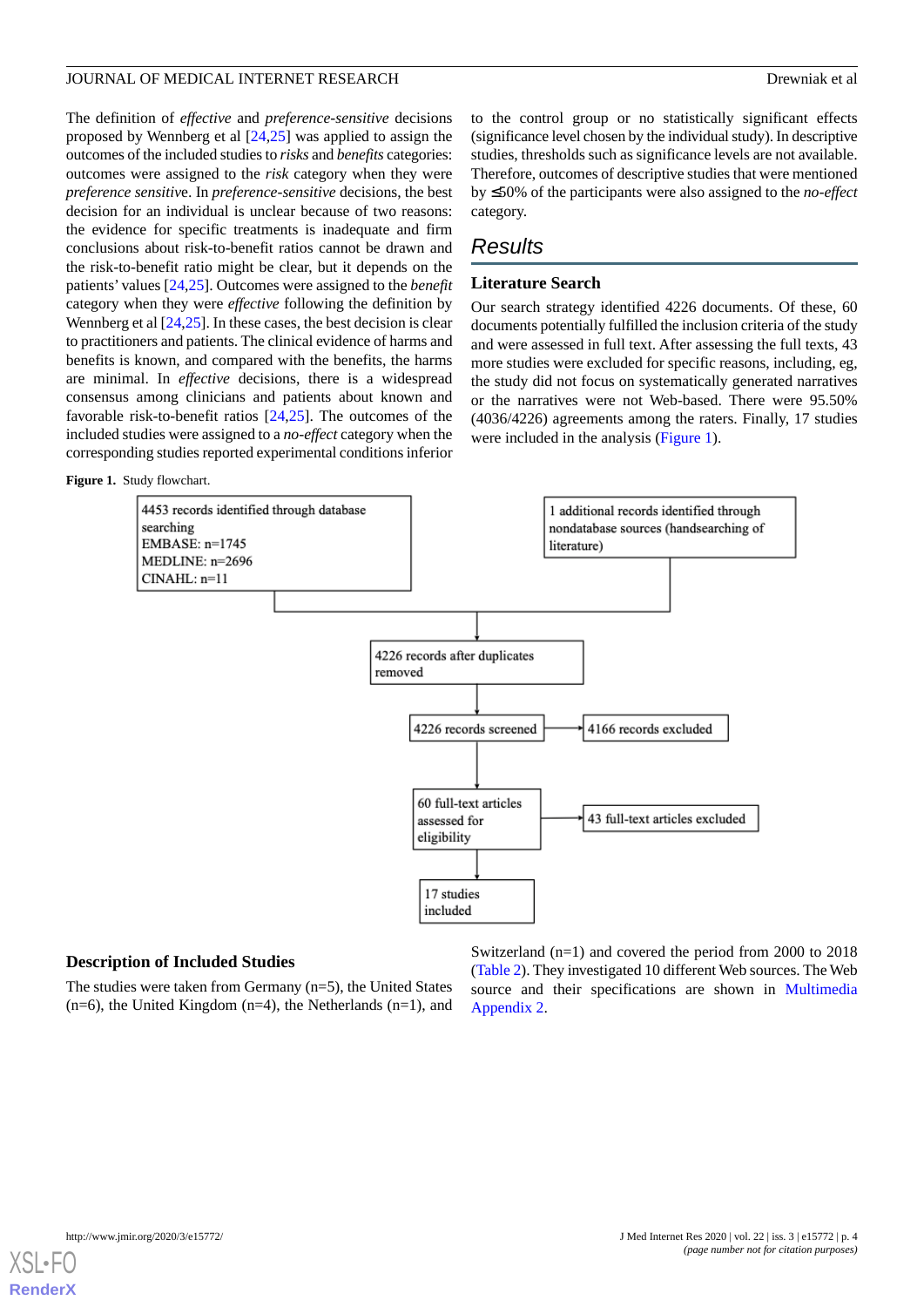<span id="page-5-0"></span>**Table 2.** Characteristics of the included studies.

| Authors (year)                      | Country applied                 | Sample size                                                                 | Name of database                                           | Degree of exposure to the narrative (eg,<br>length of stay on a website)                                                                                                                                                                                                     |  |
|-------------------------------------|---------------------------------|-----------------------------------------------------------------------------|------------------------------------------------------------|------------------------------------------------------------------------------------------------------------------------------------------------------------------------------------------------------------------------------------------------------------------------------|--|
| Aardoom et al<br>$[26]$ (2014)      | Netherlands                     | 311                                                                         | Proud2Bme                                                  | Mean time in months since first website<br>visit: 19.8. Participants indicating to visit<br>the website every day to several times a day:<br>189/247 (76.5%)                                                                                                                 |  |
| Allam et al [27]<br>(2015)          | Switzerland                     | 157                                                                         | <b>ONESELF</b>                                             | Mean visits to the website: 53.68 (SD 93.07)                                                                                                                                                                                                                                 |  |
| Betsch et al<br>[14] (2011)         | Germany                         | 385 (study 1: 72; study 2:<br>313)                                          | Online bulletin board                                      | $NRa$ (paper-and-pencil version of an online<br>bulletin board)                                                                                                                                                                                                              |  |
| Betsch et al<br>[15] (2013)         | Germany                         | 458                                                                         | Simulated website similar to the<br>website patientslikeme | Mean time in minutes to complete the study:<br>9.94 (SD 3.49)                                                                                                                                                                                                                |  |
| Brunette et al<br>$[28]$ (2015)     | <b>United States</b>            | 39                                                                          | Let's Talk About Smoking                                   | <b>NR</b>                                                                                                                                                                                                                                                                    |  |
| Engler et al [18]<br>(2016)         | Germany                         | 23                                                                          | DIPEx <sup>b</sup>                                         | <b>NR</b>                                                                                                                                                                                                                                                                    |  |
| Giesler et al<br>$[29]$ (2017)      | Germany                         | 212                                                                         | <b>DIPEx</b>                                               | Mean time in minutes on the intervention<br>website: 42.21 (SD 45.64, median 26)                                                                                                                                                                                             |  |
| Newman et al<br>[30] (2009)         | United Kingdom                  | 37                                                                          | <b>DIPEx</b>                                               | NR (paper-and-pencil survey)                                                                                                                                                                                                                                                 |  |
| Shaffer et al<br>[31] (2013)        | <b>United States</b>            | 302                                                                         | Web decision aid                                           | Mean time in minutes on the intervention<br>website: 5.38 (SD 2.37); mean time in<br>minutes on the control website: 4.92 (SD)<br>2.03)                                                                                                                                      |  |
| Shaffer et al<br>[32] (2013b)       | <b>United States</b>            | 56                                                                          | Web decision aid                                           | Mean time in seconds on different pages<br>with text narratives: 5.00-67.28; mean time<br>in seconds on different pages with video<br>narratives: 15.11-117.19                                                                                                               |  |
| Shaffer et al<br>[33] (2014)        | <b>United States</b>            | 200                                                                         | Web decision aid                                           | Length of narrative video: approximately 1<br>hour                                                                                                                                                                                                                           |  |
| Schweier et al<br>[34] (2014)       | Germany                         | 571                                                                         | lebensstil-aendern                                         | Website usage in the intervention group:<br>46.1% (119/258); website usage in the<br>control group: 7.0% (22/313)                                                                                                                                                            |  |
| Snow et al $[35]$<br>(2016)         | United Kingdom                  | 88                                                                          | <b>DIPEx</b>                                               | Expected time to complete the module: 20<br>min. No time limits were set. Participants<br>could watch the videos multiple times                                                                                                                                              |  |
| Sullivan et al<br>[36] (2018)       | <b>United States</b>            | 2125 (study on acid reflux:<br>1070; study on high blood<br>pressure: 1055) | Simulated prescription drug<br>websites                    | All participants were exposed to the video.<br>Participants that viewed the entire video:<br>94.86% (1015/1070) (acid reflux) and<br>98.66% (1041/1055) (high blood pressure).<br>Participants that replayed the video: 7.5%<br>(acid reflux) and 6.8% (high blood pressure) |  |
| Winterbottom<br>et al $[37] (2012)$ | United Kingdom                  | 1694 (study 1: 578; study 2: Web decision aid<br>1116)                      |                                                            | <b>NR</b>                                                                                                                                                                                                                                                                    |  |
| Wise et al $[38]$<br>(2008)         | <b>United States</b>            | 353                                                                         | Comprehensive Health Enhance-<br>ment Support System       | No directives for the frequency of website<br>use was given. Access to the website was<br>given for four months.                                                                                                                                                             |  |
| (2000)                              | Yaphe et al [39] United Kingdom | 309                                                                         | <b>DIPEx</b>                                               | NR.                                                                                                                                                                                                                                                                          |  |

<sup>a</sup>Not reported.

[XSL](http://www.w3.org/Style/XSL)•FO **[RenderX](http://www.renderx.com/)**

<sup>b</sup>DIPEx: Database of Individual Patients' Experiences.

Sample sizes of the studies ranged from 23 to 2125 (samples of the following substudies were combined: Betsch et al [[14\]](#page-15-0), Sullivan et al [\[36](#page-16-0)], and Winterbottom et al [\[37](#page-16-1)]) with a median of 302 per study. Most of the included studies focus on the

effects on (potential) patients. Only one study that met our inclusion criteria focused on (future) health care professionals (medical students)  $[35]$  $[35]$ . The measures of the studies were  $(1)$ general perceptions of patient narratives, including patients'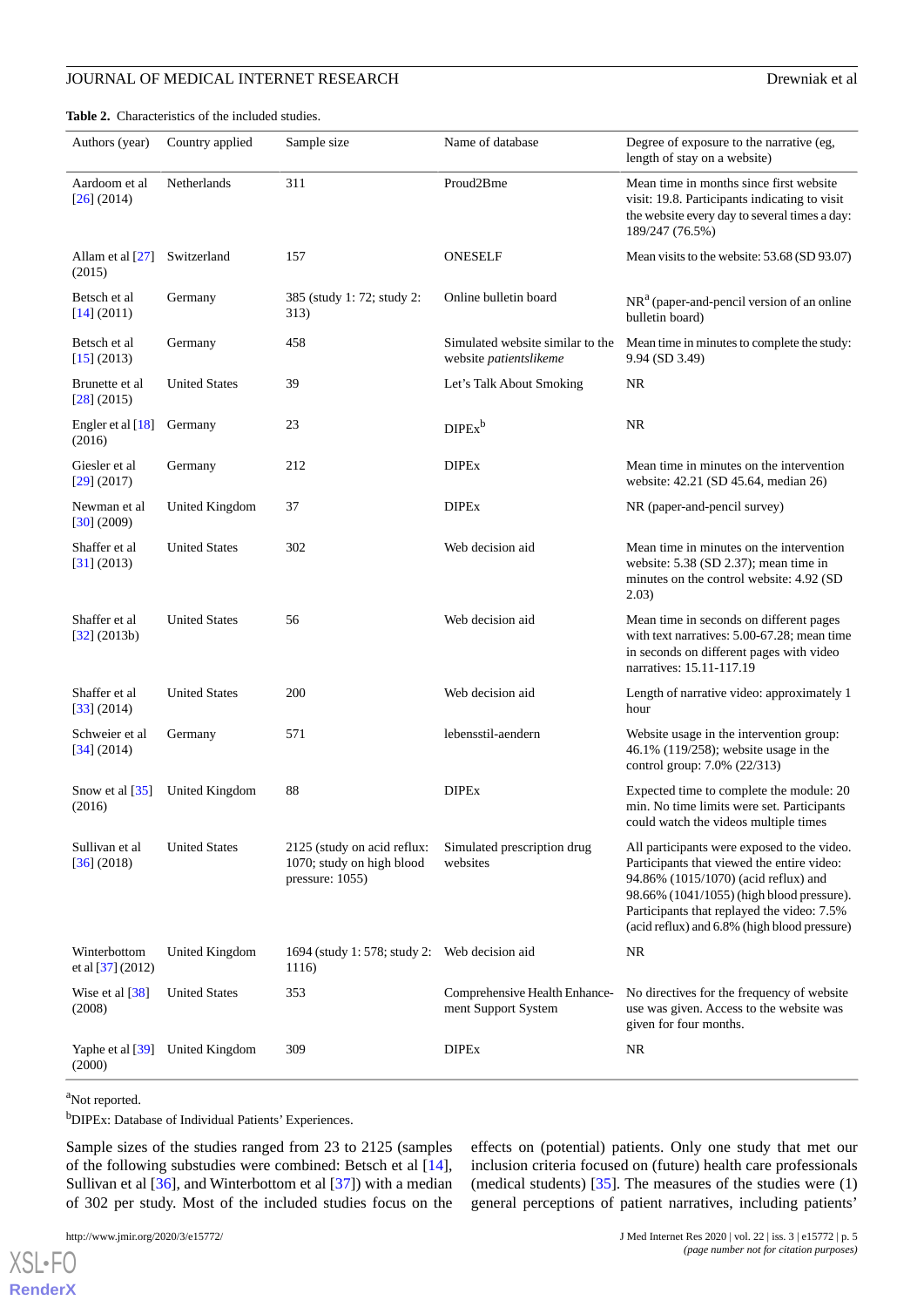expectations and learning experiences [\[18](#page-15-4),[30\]](#page-15-16), self help and use of patients' stories [\[39](#page-16-3)], and empowering processes and outcomes experienced by website participants [\[26](#page-15-12)]; (2) effects of narratives on patients' and health care professionals' behavior, including health care participation [[38\]](#page-16-2); information search, treatment intentions, and decision satisfaction [\[32](#page-15-18),[33\]](#page-15-19); self-efficacy coping with cancer and patient competence [[29\]](#page-15-15); physical activity [[27](#page-15-13)[,34](#page-15-20)]; health care utilization and medication overuse [\[27](#page-15-13)]; and performance in examinations [[35\]](#page-15-21); and (3) decision making about dialysis modality [\[37](#page-16-1)], tobacco cessation treatment [\[28](#page-15-14)], vaccination [\[14](#page-15-0),[15\]](#page-15-1), reflux and blood pressure drugs [[36\]](#page-16-0), and early-stage breast cancer [\[31](#page-15-17)[,33](#page-15-19)].

The degree of exposure to the narrative was reported by 11 out of 17 studies. The reporting included measures such as self-reporting regarding frequency of website visits [\[26](#page-15-12),[34\]](#page-15-20),

mean visiting times of the websites [\[27](#page-15-13)] or mean times spent on the corresponding websites [\[15](#page-15-1),[29-](#page-15-15)[31\]](#page-15-17), the length of the narrative videos or expected study length [[33](#page-15-19)[,35](#page-15-21)], the number of participants exposed to the narratives [\[36](#page-16-0)], and the timespan for which participants had access to the corresponding websites [[38\]](#page-16-2).

The mean score of the quality assessment was 84.5 (range 61-100). The main issues were concerning appropriate sampling strategies [[14](#page-15-0)[,30](#page-15-16),[37\]](#page-16-1), ethical issues regarding the relationship between researchers and participants [[14,](#page-15-0)[15](#page-15-1),[32,](#page-15-18)[38](#page-16-2),[39\]](#page-16-3), and the transferability of the study findings to a wider population [[14,](#page-15-0)[30,](#page-15-16)[32](#page-15-18)[,33](#page-15-19),[37,](#page-16-1)[39\]](#page-16-3) [\(Table 3](#page-7-0)). Among all the experimental studies, allocation concealment and study blinding were not adequately reported.

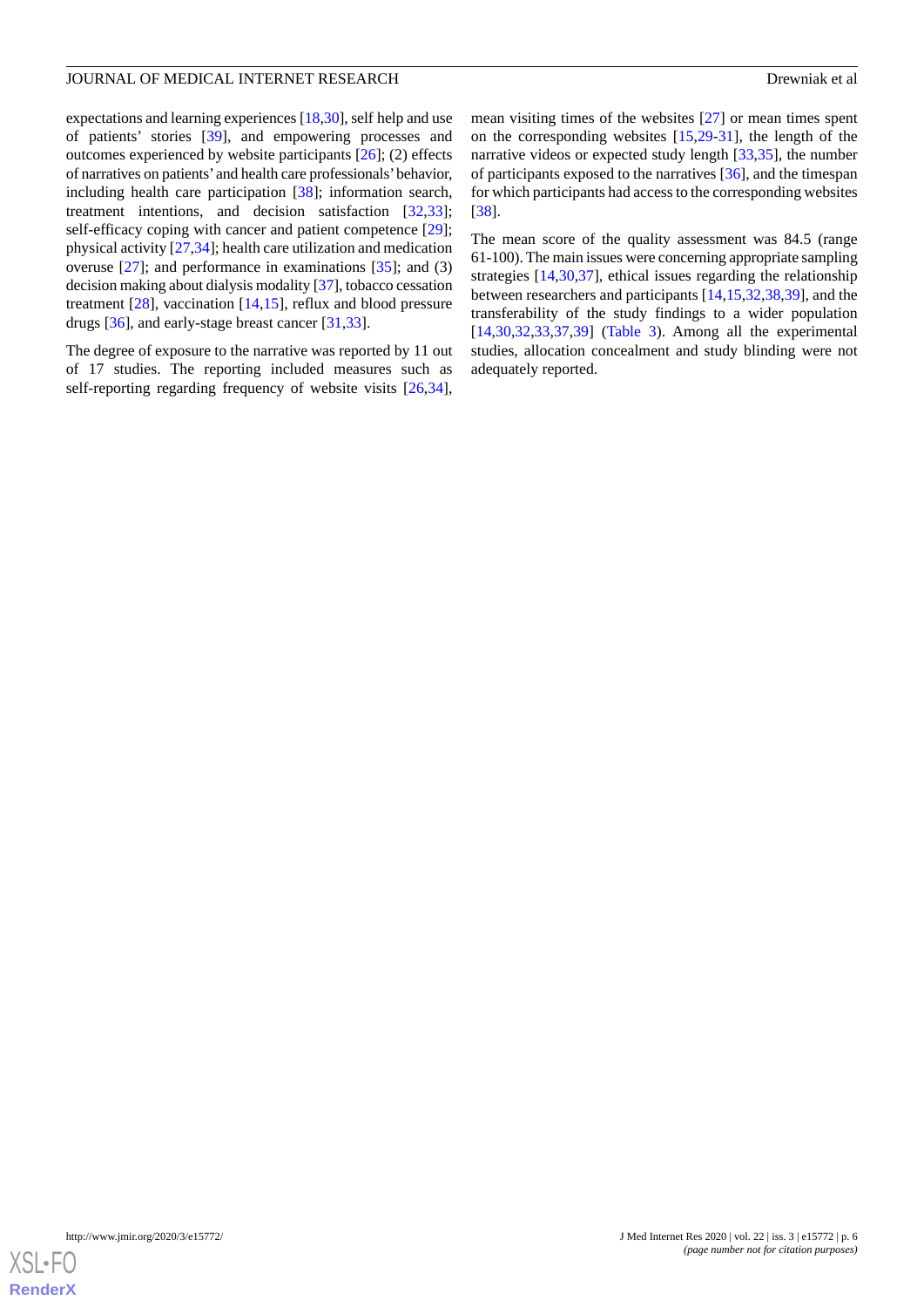<span id="page-7-0"></span>**Table 3.** Quality assessment of included studies.

| Authors (year)                    | Abstract<br>and title <sup>a</sup> | Introduction<br>and aims <sup>a</sup> | Method<br>and $\mathrm{data}^\mathrm{a}$ | $\mathrm{Sampling}^\mathrm{a}$ | Data anal-<br>$\mathbf{y}\mathbf{s}\mathbf{i}\mathbf{s}^\mathbf{a}$ | Ethics<br>and<br>bias <sup>a</sup> | Results <sup>a</sup> | Transferability or<br>generalizability <sup>a</sup> | Implications<br>and useful-<br>$\mathrm{ness}^{\mathrm{a}}$ | Scaled<br>overall<br>scoreb |
|-----------------------------------|------------------------------------|---------------------------------------|------------------------------------------|--------------------------------|---------------------------------------------------------------------|------------------------------------|----------------------|-----------------------------------------------------|-------------------------------------------------------------|-----------------------------|
| Aardoom et al<br>$[26]$ (2014)    | 8                                  | 8                                     | $8\,$                                    | 6                              | $8\,$                                                               | $\,8$                              | $\,8$                | $\overline{7}$                                      | 6                                                           | 90.6                        |
| Allam et al [27] 8<br>(2015)      |                                    | $\,8\,$                               | $\,8\,$                                  | $\,8\,$                        | $\,8\,$                                                             | $\,8\,$                            | $\,8\,$              | 8                                                   | 8                                                           | $100\,$                     |
| Betsch et al<br>[14] (2011)       | 8                                  | $\,8\,$                               | $\,$ 8 $\,$                              | $\overline{4}$                 | $\boldsymbol{7}$                                                    | $\sqrt{2}$                         | $\boldsymbol{7}$     | 5                                                   | 6                                                           | 68.4                        |
| Betsch et al<br>[15] (2013)       | 8                                  | $\,8\,$                               | $\,8\,$                                  | $\,8\,$                        | 7                                                                   | $\overline{c}$                     | 7                    | 8                                                   | 8                                                           | 85.2                        |
| Brunette et al<br>[28] (2015)     | 8                                  | $\,8\,$                               | $\,8\,$                                  | $\,$ 8 $\,$                    | $\,8$                                                               | $\,8$                              | $\,8$                | 8                                                   | 8                                                           | $100\,$                     |
| Engler et al [18]<br>(2016)       | 8                                  | 6                                     | $\boldsymbol{7}$                         | $\,$ 8 $\,$                    | 5                                                                   | $\,$ 8 $\,$                        | $\,8\,$              | 6                                                   | 6                                                           | 81.5                        |
| Giesler et al<br>$[29]$ (2017)    | $\,8\,$                            | $\,8\,$                               | $\,$ 8 $\,$                              | $\,$ 8 $\,$                    | $\boldsymbol{7}$                                                    | $8\,$                              | $\,8\,$              | $\,8$                                               | 8                                                           | 98                          |
| Newman et al<br>[30] (2009)       | $\,8\,$                            | $\,$ 8 $\,$                           | $\overline{\mathcal{L}}$                 | $\overline{\mathcal{L}}$       | $\overline{\mathbf{4}}$                                             | $\,8$                              | $\epsilon$           | $\overline{\mathbf{4}}$                             | 6                                                           | 63                          |
| Shaffer et al<br>[31] (2013)      | 8                                  | $\,$ 8 $\,$                           | $\,$ 8 $\,$                              | 6                              | $\,8\,$                                                             | $\,8\,$                            | $\,8\,$              | $\,8\,$                                             | 6                                                           | 92.6                        |
| Shaffer et al<br>[32] (2013b)     | 8                                  | $\,8\,$                               | $\,$ 8 $\,$                              | $\mathfrak s$                  | $\sqrt{6}$                                                          | $\overline{c}$                     | 6                    | 5                                                   | 8                                                           | 70.4                        |
| Shaffer et al<br>[33] (2014)      | 8                                  | $\tau$                                | 7                                        | 6                              | 5                                                                   | 6                                  | $\epsilon$           | $\overline{\mathcal{L}}$                            | 8                                                           | 72.1                        |
| Schweier et al<br>[34] (2014)     | 8                                  | $\,8\,$                               | $\,$ 8 $\,$                              | $\,8\,$                        | $\,8$                                                               | $\,8\,$                            | $\,8$                | $\,8$                                               | 8                                                           | 100                         |
| Snow et al [35]<br>(2016)         | 8                                  | $\,8\,$                               | $\,8\,$                                  | $\,8\,$                        | $\,8\,$                                                             | 7                                  | $\,8$                | $\,8$                                               | 8                                                           | 98                          |
| Sullivan et al<br>[36] (2018)     | $\,8\,$                            | $\,8\,$                               | $\,8$                                    | $\,8\,$                        | $\,8$                                                               | $\,8$                              | $\,8$                | $\,8$                                               | 8                                                           | 100                         |
| Winterbottom<br>et al [37] (2012) | $\tau$                             | $\,$ 8 $\,$                           | $\,$ 8 $\,$                              | $\overline{4}$                 | 4                                                                   | 8                                  | $\,8\,$              | 5                                                   | 6                                                           | 74.1                        |
| Wise et al [38]<br>(2008)         | 8                                  | 8                                     | 8                                        | $\boldsymbol{7}$               | 7                                                                   | $\overline{c}$                     | $\,8$                | 6                                                   | 8                                                           | 81.5                        |
| Yaphe et al [39] 8<br>(2000)      |                                    | 7                                     | 6                                        | 7                              | $\overline{4}$                                                      | $\overline{c}$                     | 6                    | 4                                                   | 7                                                           | 61                          |

<sup>a</sup>Sum score ranging from 2 to 8.

<sup>b</sup>Scaled overall score ranging from 0 to 100.

## **Description of Study Methodologies**

The study design varied among the included studies [\(Table 4\)](#page-8-0): nine used experimental designs, including four RCTs [\[29](#page-15-15)-[35\]](#page-15-21), and seven used factorial designs [[14](#page-15-0)[,15](#page-15-1),[32](#page-15-18)[,33](#page-15-19),[36](#page-16-0)[,37](#page-16-1)], two were descriptive cross-sectional survey studies [\[26](#page-15-12),[39\]](#page-16-3), two were mixed method studies [[18,](#page-15-4)[30](#page-15-16)], one was a pre-post pilot study [[28\]](#page-15-14), and one was a secondary analysis [[38\]](#page-16-2). Only one study [[34\]](#page-15-20) used an intention-to-treat analysis. Furthermore, 6 studies were informed by a theoretical framework, including the social learning theory [[34,](#page-15-20)[38\]](#page-16-2), empowerment construct [[26\]](#page-15-12), social support features and gamification elements [\[27](#page-15-13)], theory of planned behavior [[28\]](#page-15-14), and a self-developed taxonomy of patient stories that provides a framework [[31\]](#page-15-17).

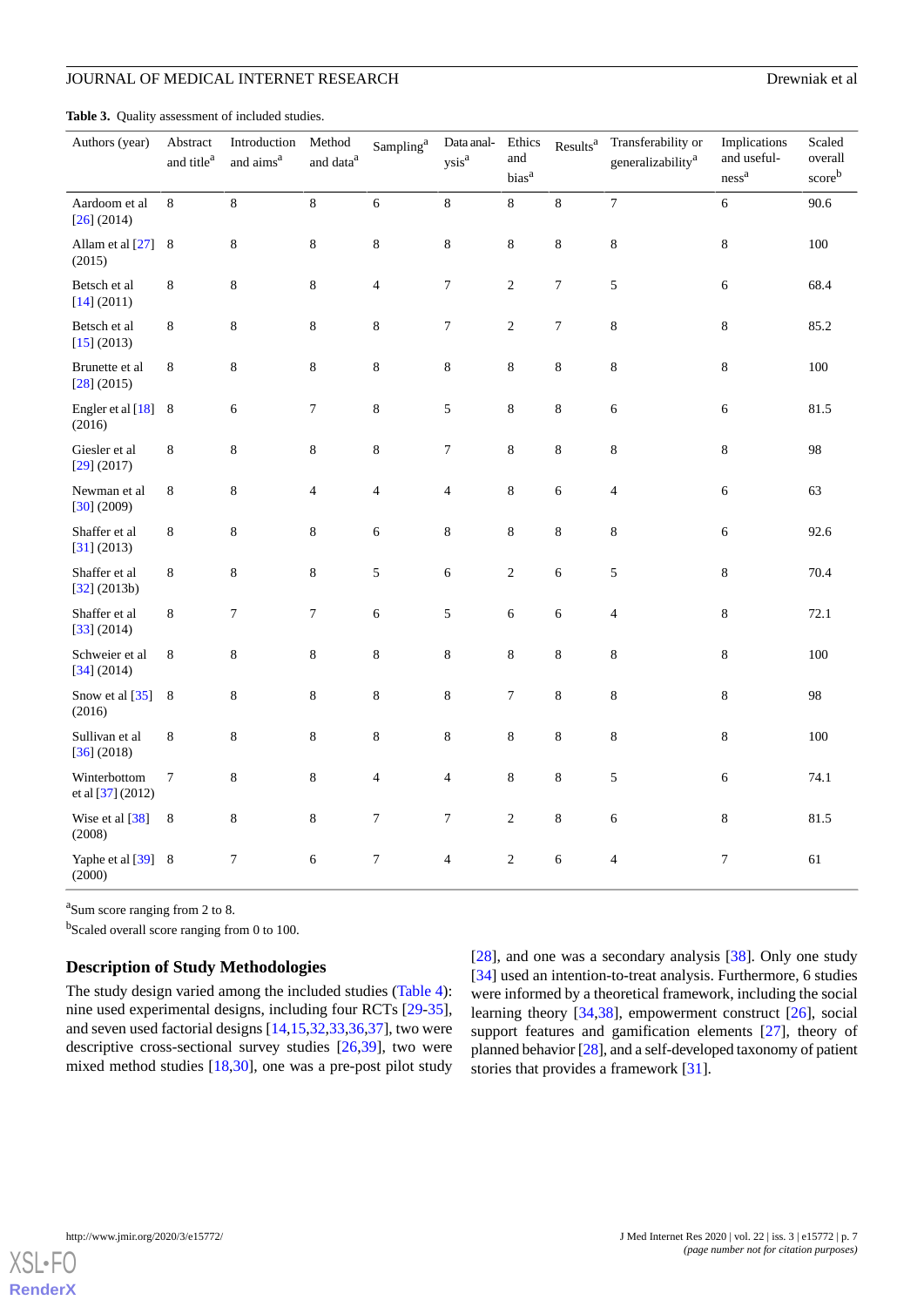## **JOURNAL OF MEDICAL INTERNET RESEARCH DREW DREW DREW SERVER AND REW SERVER SERVER SERVER SERVER SERVER SERVER SERVER SERVER SERVER SERVER SERVER SERVER SERVER SERVER SERVER SERVER SERVER SERVER SERVER SERVER SERVER SERVER**

<span id="page-8-0"></span>**Table 4.** Description of study methodologies.

| Authors (year)                                              | Study design                                                                                                                                                                                                                                                                                  | Measures (attitudes, psychometric scales, prefer-<br>ences, behavior, etc)                                                                                                                             | Type of participants                                                                                 |
|-------------------------------------------------------------|-----------------------------------------------------------------------------------------------------------------------------------------------------------------------------------------------------------------------------------------------------------------------------------------------|--------------------------------------------------------------------------------------------------------------------------------------------------------------------------------------------------------|------------------------------------------------------------------------------------------------------|
| Aardoom et al<br>$[26]$ (2014)                              | Cross-sectional (descriptive online survey)                                                                                                                                                                                                                                                   | Eating psychopathology, general empowerment,<br>symptom duration, treatment status, and user activ-<br>ity                                                                                             | Website visitors who indi-<br>cated having eating prob-<br>lems                                      |
| Allam et al [27]<br>(2015)                                  | 5-arm parallel randomized controlled trial                                                                                                                                                                                                                                                    | Physical activity, health care utilization, medication<br>overuse, empowerment, and rheumatoid arthritis<br>knowledge                                                                                  | Individuals diagnosed with<br>rheumatoid arthritis                                                   |
| Betsch et al [14]<br>(2011)                                 | Factorial between-subjects design                                                                                                                                                                                                                                                             | Perceived risk of side effects and vaccination inten-<br>tions                                                                                                                                         | Students                                                                                             |
| Betsch et al $[15]$<br>(2013)                               | Factorial between-subjects design                                                                                                                                                                                                                                                             | Perceived risk, vaccination intention, and subjective General population<br>numeracy                                                                                                                   |                                                                                                      |
| Brunette et al<br>$[28]$ (2015)                             | Pre-post pilot study                                                                                                                                                                                                                                                                          | Use of cessation treatment                                                                                                                                                                             | Individuals smoking $\geq 4$<br>cigarettes                                                           |
| Engler et al [18]<br>(2016)                                 | Mixed method approach including log file anal-<br>yses, descriptive survey data analyses, and the-<br>matic analysis of focus group discussions (only<br>quantitative results are extracted).                                                                                                 | Attitudes toward health-related websites in general,<br>perception of krankheitserfahrungen.de in particular                                                                                           | Individuals diagnosed with<br>colorectal, breast, or<br>prostate cancer                              |
| Giesler et al [29]<br>(2017)                                | Randomized two-group between-subjects design<br>with repeated measures.                                                                                                                                                                                                                       | Coping self-efficacy and patient competencies                                                                                                                                                          | Individuals diagnosed with<br>colorectal cancer                                                      |
| Newman et al<br>[30] (2009)                                 | Mixed method. The study involved three stages:<br>(1) focus groups guided the development of a<br>descriptive questionnaire, (2) the questionnaire<br>was modified, and (3) a sample of outpatients<br>was asked to complete the questionnaire. (Only<br>quantitative results are extracted.) | Attitudes toward the website                                                                                                                                                                           | Individuals diagnosed with<br>an inflammatory rheumato-<br>logic condition                           |
| Shaffer et al [31]<br>(2013)                                | Factorial design                                                                                                                                                                                                                                                                              | Information search, treatment intentions, and deci-<br>sion satisfaction                                                                                                                               | Women from the general<br>population who were not<br>pregnant and without a<br>breast cancer history |
| Shaffer et al [32]<br>(2013b)                               | Factorial design                                                                                                                                                                                                                                                                              | Treatment preference                                                                                                                                                                                   | Women from the general<br>population who were not<br>pregnant and without a<br>breast cancer history |
| Shaffer et al [33] Factorial design<br>(2014)               |                                                                                                                                                                                                                                                                                               | Treatment preference                                                                                                                                                                                   | Women from the general<br>population who were not<br>pregnant and without a<br>breast cancer history |
| Schweier et al<br>[34] (2014)                               | Sequential controlled trial                                                                                                                                                                                                                                                                   | Diagnosis, BMI, baseline behavior for physical ac-<br>tivity, eating routine, exercise frequency and atten-<br>tion paid to healthy diet, and improvements in<br>physical activity and eating behavior | Individuals diagnosed with<br>coronary heart disease                                                 |
| Snow et al [35]<br>(2016)                                   | Exploratory randomized controlled trial                                                                                                                                                                                                                                                       | Knowledge demonstration and clinical examination Medical students<br>with a simulated patient                                                                                                          |                                                                                                      |
| Sullivan et al $\left[36\right]$ Factorial design<br>(2018) |                                                                                                                                                                                                                                                                                               | Risk perception                                                                                                                                                                                        | Individuals with self-report-<br>ed acid reflux or high<br>blood pressure                            |
| Winterbottom et<br>al [37] (2012)                           | Factorial design                                                                                                                                                                                                                                                                              | Hypothetical treatment choice                                                                                                                                                                          | <b>Students</b>                                                                                      |
| Wise et al $[38]$<br>(2008)                                 | Secondary analysis                                                                                                                                                                                                                                                                            | Health care participation and online information<br>use                                                                                                                                                | Women diagnosed with<br>breast cancer                                                                |
| Yaphe et al [39]<br>(2000)                                  | Cross-sectional (descriptive survey study)                                                                                                                                                                                                                                                    | Whether and how patients' stories are collected and<br>used                                                                                                                                            | Self-help groups                                                                                     |



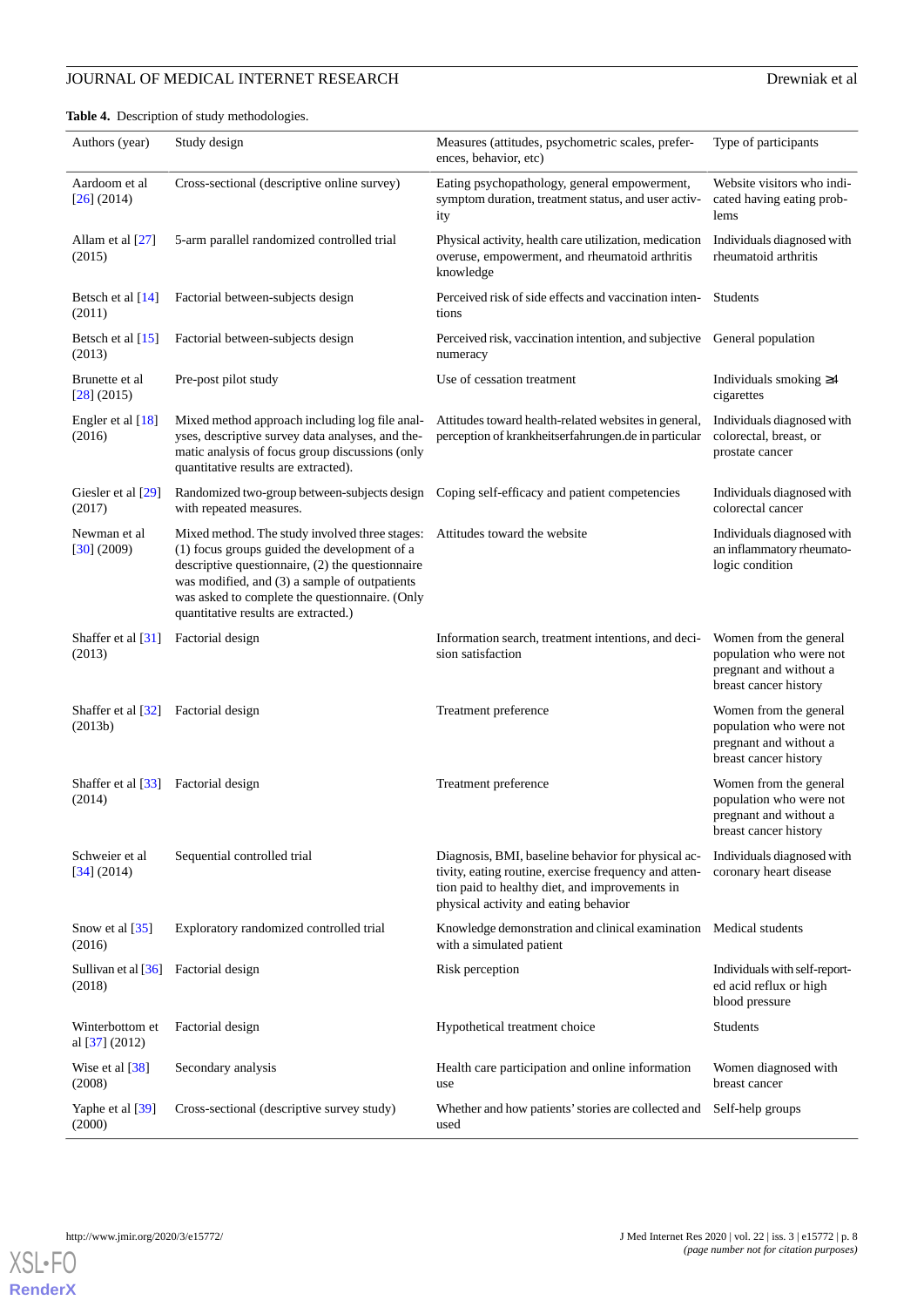## **Outcomes of Studies**

[Table 5](#page-10-0) describes the effect directions of the outcomes of the included studies. The outcomes are grouped along the taxonomy

from Shaffer and Zikmund-Fisher [\[3](#page-14-2)]. Most studies reported more than one outcome. Therefore, the number of outcomes is higher than the number of included studies.

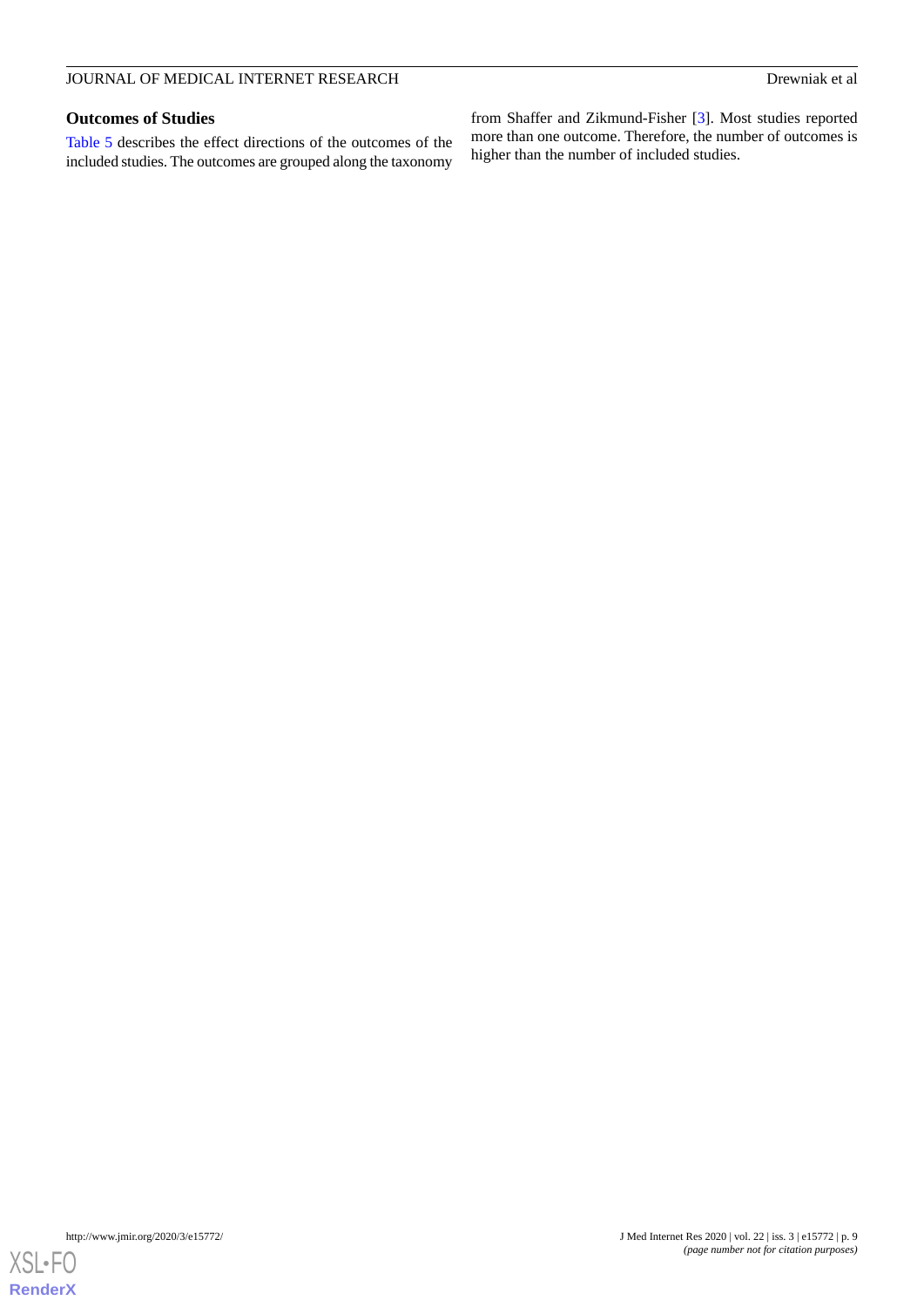## **JOURNAL OF MEDICAL INTERNET RESEARCH DREW DREW DREW SERVER AND REW SERVER SERVER SERVER SERVER SERVER SERVER SERVER SERVER SERVER SERVER SERVER SERVER SERVER SERVER SERVER SERVER SERVER SERVER SERVER SERVER SERVER SERVER**

<span id="page-10-0"></span>**Table 5.** Effects of narratives on outcomes taxonomy.

| Taxonomy, outcome, authors (year) | <b>Effect</b> direction |             |             |
|-----------------------------------|-------------------------|-------------|-------------|
|                                   | Risk                    | No effect   | Benefit     |
| Inform                            |                         |             |             |
| Competence                        |                         |             |             |
| Giesler et al [29] (2017)         | $N/A^a$                 | $X^b$       | $\rm N/A$   |
| Snow et al [35] (2016)            | $\rm N/A$               | N/A         | X           |
| Knowledge                         |                         |             |             |
| Allam et al [27] (2015)           | N/A                     | $\mathbf X$ | $\rm N/A$   |
| Engler et al [18] (2016)          | N/A                     | $\rm N/A$   | $\mathbf X$ |
| <b>Engage</b>                     |                         |             |             |
| <b>Empowerment</b>                |                         |             |             |
| Aardoom et al [26] (2014)         | N/A                     | N/A         | X           |
| Allam et al [27] (2015)           | $\rm N/A$               | $\rm N/A$   | X           |
| Length of information search      |                         |             |             |
| Shaffer et al [31] (2013)         | N/A                     | N/A         | $\mathbf X$ |
| Shaffer et al [32] (2013b)        | N/A                     | N/A         | $\mathbf X$ |
| <b>Sharing experiences</b>        |                         |             |             |
| Engler et al [18] (2016)          | $\rm N/A$               | N/A         | X           |
| Newman et al [30] (2009)          | $\rm N/A$               | N/A         | $\mathbf X$ |
| Yaphe et al [39] (2000)           | $\rm N/A$               | $\rm N/A$   | $\mathbf X$ |
| <b>Model behavior</b>             |                         |             |             |
| <b>Eating behavior</b>            |                         |             |             |
| Schweier et al [34] (2014)        | $\rm N/A$               | $\mathbf X$ | $\rm N/A$   |
| <b>Health care utilization</b>    |                         |             |             |
| Allam et al [27] (2015)           | $\rm N/A$               | N/A         | X           |
| Wise et al [38] (2008)            | N/A                     | N/A         | $\mathbf X$ |
| <b>Medication overuse</b>         |                         |             |             |
| Allam et al [27] (2015)           | $\rm N/A$               | $\rm N/A$   | X           |
| <b>Physical activity</b>          |                         |             |             |
| Allam et al [27] (2015)           | $\rm N/A$               | $\rm N/A$   | $\mathbf X$ |
| Schweier et al [34] (2014)        | N/A                     | $\mathbf X$ | $\rm N/A$   |
| <b>Persuade</b>                   |                         |             |             |
| <b>Risk judgments</b>             |                         |             |             |
| Betsch et al [14] (2011)          | $\mathbf X$             | N/A         | N/A         |
| Betsch et al [15] (2013)          | $\mathbf X$             | $\rm N/A$   | N/A         |
| Sullivan et al $[40]$ (2018)      | $\mathbf X$             | N/A         | $\rm N/A$   |
| <b>Treatment decisions</b>        |                         |             |             |
| Betsch et al $[14]$ (2011)        | X                       | N/A         | N/A         |
| Betsch et al [15] (2013)          | $\mathbf X$             | N/A         | N/A         |
| Brunette et al $[28]$ (2015)      | $\rm N/A$               | $\rm N/A$   | $\mathbf X$ |
| Shaffer et al [33] (2014)         | $\rm N/A$               | $\mathbf X$ | $\rm N/A$   |
| Winterbottom et al $[37]$ (2012)  | $\mathbf X$             | N/A         | N/A         |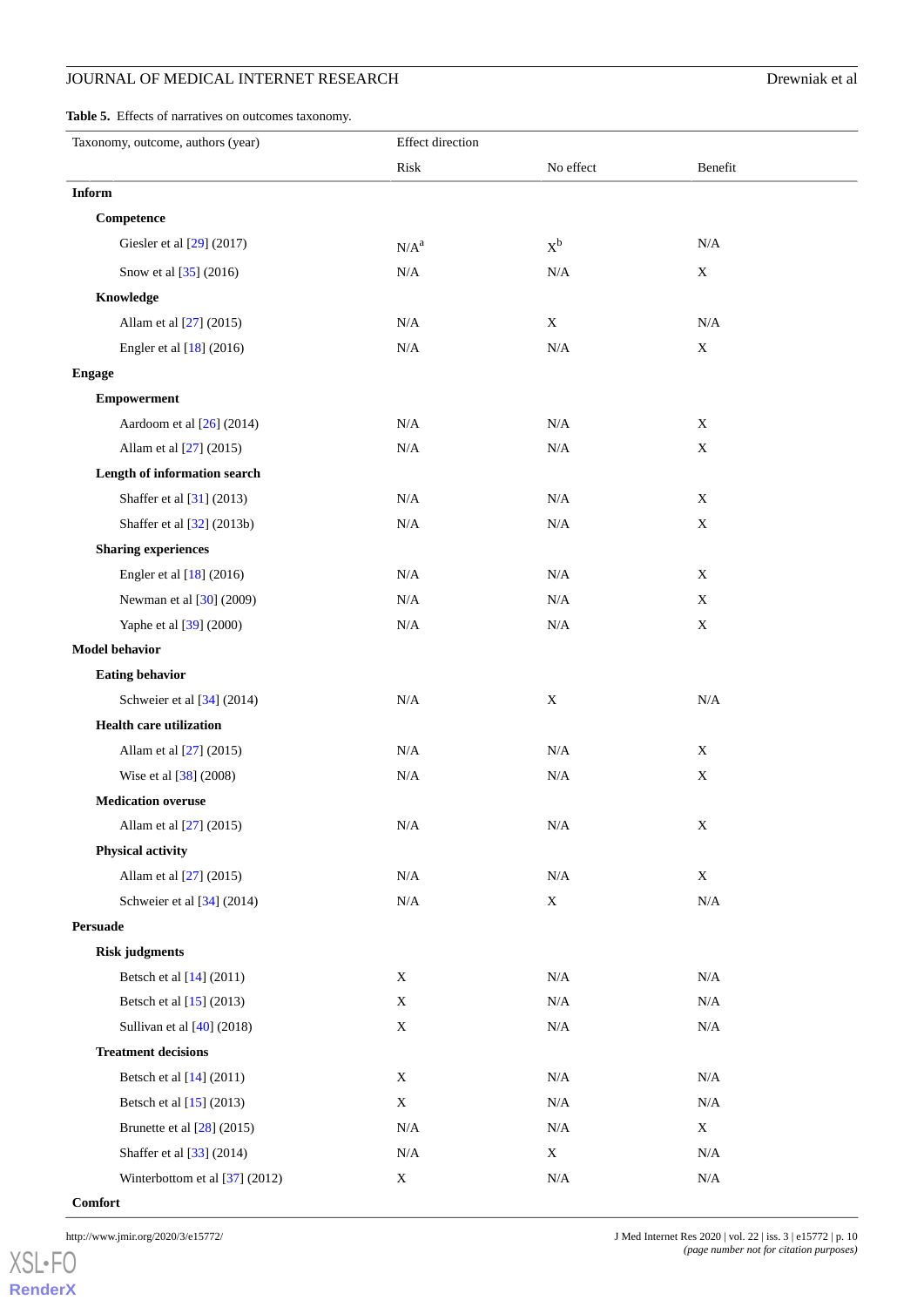| Taxonomy, outcome, authors (year)      | <b>Effect direction</b> |           |         |  |  |
|----------------------------------------|-------------------------|-----------|---------|--|--|
|                                        | Risk                    | No effect | Benefit |  |  |
| Confidence                             |                         |           |         |  |  |
| Shaffer et al $\left[31\right]$ (2013) | N/A                     | N/A       | X       |  |  |
| Snow et al $[35]$ (2016)               | N/A                     | N/A       | X       |  |  |
| Self-efficacy                          |                         |           |         |  |  |
| Giesler et al $[29]$ (2017)            | N/A                     | X         | N/A     |  |  |

<sup>a</sup>Not applicable.

<sup>b</sup>Each X represents an individual study reporting statistically significant risks, no significant effects or statistically significant benefits.

## *Provide Information*

Giesler et al [\[29](#page-15-15)] investigated patient competence, including self-regulation, effective coping with emotional distress, explicit dealing with cancer threat, and low avoidance, as a secondary outcome in their study. They reported no significant differences between the intervention and control groups. Snow et al [\[35](#page-15-21)] examined the effect of patient narratives describing their colposcopy on fifth-year medical students' proficiency in standard examinations. They reported a significantly better performance in the examination compared with the control group that viewed a clinician describing the procedure (odds ratio [OR] 2.7, 95% CI 1.2-6.1; *P*=.02).

Allam et al [[27\]](#page-15-13) reported no significant improvements in the knowledge of rheumatoid arthritis. It should be noted that the initial level of the control group was significant. A study among cancer patients testing narrative cancer modules on the website *krankheitserfahrungen* found that 72% (40/56) agreed or strongly agreed that the internet is supportive to understanding what physicians tell them [\[18](#page-15-4)].

## *Engage*

A study by Aardoom et al [[26\]](#page-15-12) reported that the exchange of information, finding recognition, sharing experiences with others, and feeling better informed were the most often reported empowering processes and outcomes. The authors concluded that online sources where individuals can share their experiences are promising strategies for successful electronic health (eHealth) initiatives such as *Proud2Bme*. A 5-arm parallel RCT found that levels of empowerment changed over time in study groups having access to online social support (beta=2.59; *P*=.03) or gamified experiences of a website (beta=2.29; *P*=.05) [\[27](#page-15-13)].

Participants viewing narratives relating how a patient makes her decision were found to spend more time searching for information regarding breast cancer (narrative condition, mean 5.38 min, SD 2.37, vs no narrative condition, mean 4.92 min SD 2.03 [[31\]](#page-15-17); narrative condition, mean 39.88 min, SD 15.62, vs no narrative condition, mean 35.08 min, SD 16.09 [\[32](#page-15-18)]). Furthermore, Shaffer et al [\[31](#page-15-17)] reported that participants who viewed narratives containing experiences regarding diagnosis, treatment, or complications with early breast cancer treatments showed greater abilities to imagine how it might be to experience these treatments (imagine a mastectomy in the no narrative condition, mean 4.46, SD 1.21, vs imagine a mastectomy in the narrative condition, mean 4.69, SD 1.02, *t*=1.72; *P*=.04; imagine a lumpectomy with radiation in the no

narrative condition, mean 4.44, SD 1.19, vs imagine a lumpectomy with radiation in the narrative condition, mean 4.72, SD 0.94, *t*=2.19; *P*=.01; measured on a 9-point Likert scale).

Findings showed that learning about other peoples' health-related experiences is relevant and helpful [[18](#page-15-4)[,30](#page-15-16)]. Furthermore, patients' stories collected by DIPEx are frequently included in interviews or articles for group newsletters, newspaper articles, or media broadcasts by voluntary organizations [\[39](#page-16-3)]. Engler et al [[18\]](#page-15-4), eg, reported that 76% (43/56) of their participants agreed that it can be helpful to witness the health-related experiences of others. However, some of the younger participants in the study by Newman et al [[30\]](#page-15-16) reported that the site did not cover experiences of younger patients. The participants highlighted the importance of incorporating current and accurate information. Some participants were concerned that the site might be depressing to patients with a new diagnosis [\[30](#page-15-16)].

### *Model Target Behaviors*

A statistically significant positive effect on physical activity was reported by Allam et al [\[27](#page-15-13)]. In contrast, Schweier et al [[34\]](#page-15-20) did not find significant effects on physical activity and eating behavior changes. Health care utilization and medication overuse decreased according to the findings of one study [[27\]](#page-15-13). Furthermore, one study investigated the effects of Web-based narratives and didactic information on health care participation [[38\]](#page-16-2). This study reported positive effects of an eHealth program with narratives (audiovisual and text; beta=.123; *P*<.01) and didactic information (text only; beta=.104; *P*<.05) on health care participation. Health care participation was measured on a 7-item, 5-point response scale. These effects were reported to be significantly greater for African Americans.

## *Persuade*

A total of six studies investigated the effects of narratives on risk judgments [[14](#page-15-0)[,36](#page-16-0)] and treatment decisions, including hypothetical treatment choices between a lumpectomy with radiation or a mastectomy [[33\]](#page-15-19), vaccination intentions [\[14](#page-15-0),[15\]](#page-15-1), hypothetical dialysis modalities [\[37](#page-16-1)], and cessation treatment [[28\]](#page-15-14).

Furthermore, two studies [[14](#page-15-0)[,15](#page-15-1)] focused on the effects of statistical and/or narrative information on vaccination decisions. Betsch et al [\[14](#page-15-0)] showed that the perceived risk of vaccination increases the more the narratives report adverse events  $(F_{2,58}=3.852; P<.05; \eta^2=0.12)$ , and if adverse events are reported

 $XS$  • FC **[RenderX](http://www.renderx.com/)**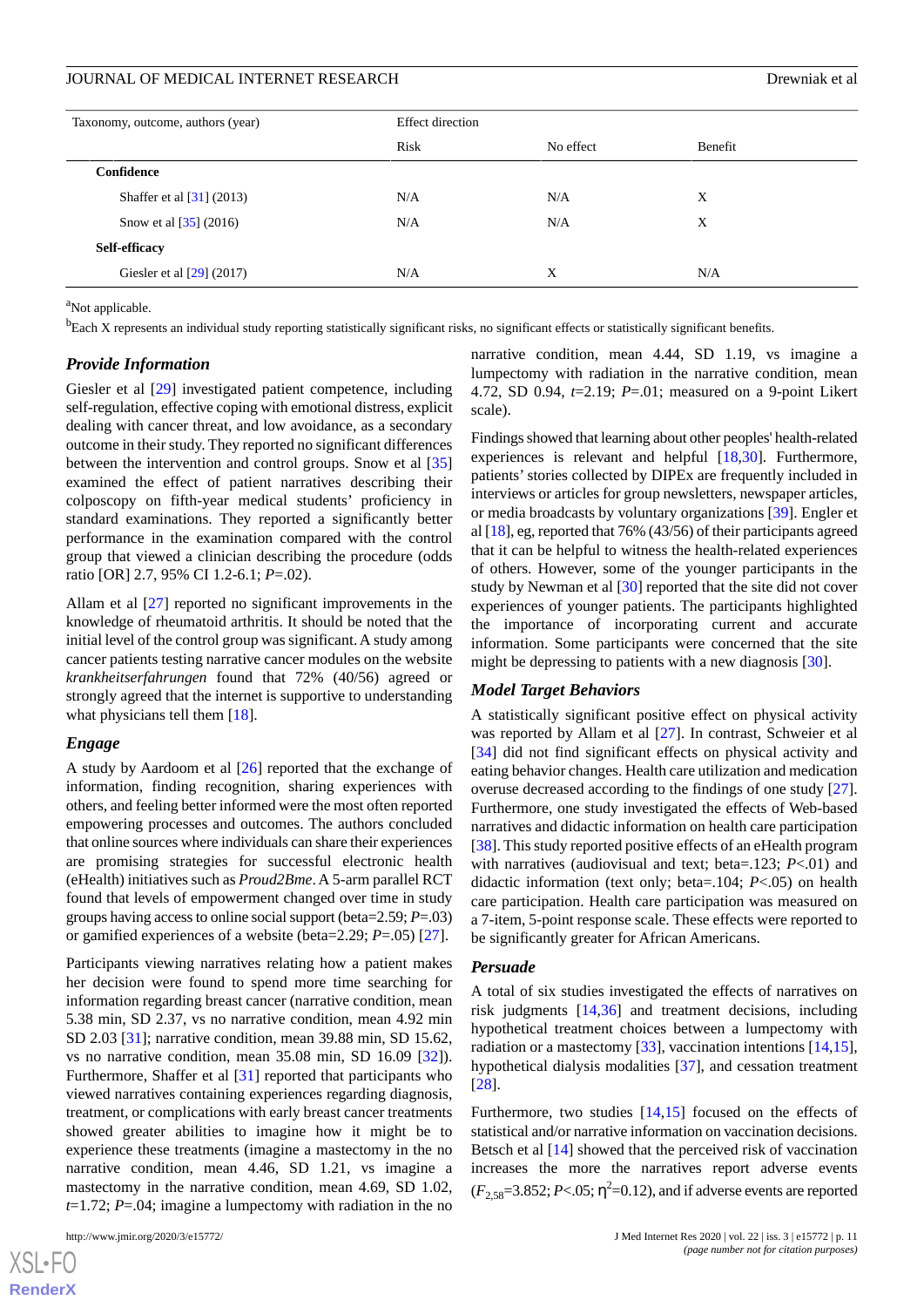in a highly emotional manner (mean 15.33, SD 9.27 vs mean 17.52, SD 11.00;  $F_{1,297}$ =4.197;  $P < .05$ ;  $\eta^2$ =0.01). Furthermore, they showed that the intention for vaccination decreases when the number of narratives increases  $(F_{2.58}=5.729; P<.01;$  $\eta^2$ =0.17), which is partially mediated by an increased perception of risk [\[14](#page-15-0)]. Two years later, the same research group published results from a similar setting, which point in the same direction [[15\]](#page-15-1). Sullivan et al [\[36](#page-16-0)] investigated the influence of videos on consumers' knowledge, perceptions, and behavioral intentions. Participants were randomly assigned to 1 of 10 fictitious prescription drug websites. The video type (patient testimonial, informational video describing the mechanism of action, or none) and whether the video included drug risks was manipulated on each website. They found that participants who were exposed to any of the videos were less likely to recognize drug risks that were presented only on the website text. Videos that included risk information overall led to increased risk recognition. However, in some risk recognition measures such as risk of fracture, risk of special liver tests, or risk of angioedema, risk recognition decreased for risks that were not presented in the videos but risk information was always present in the website text. Furthermore, the study found no significant effects of risk prominence and type of video condition on physician interaction and search intentions on the internet.

In addition, one pilot study investigated the effect of a website that aimed to engage smokers in a cessation treatment [[28\]](#page-15-14). Among 38 participants who used the website, 18 participants (47%) became abstinent for at least one day, 7 (18.4%) became abstinent for 7 or more days, and 4 (11%) became continuously abstinent. Winterbottom et al [\[37](#page-16-1)] demonstrated that hypothetical dialysis treatment choices presented as a patient narrative were more likely to be chosen by the participants than presented by a doctor (both using actors). Another study [\[33](#page-15-19)] found no differences in preferences for surgical treatments between women who watched videos that included narratives compared with those who watched a control video.

## *Provide Comfort*

Snow et al [\[35](#page-15-21)] reported that students in the narrative condition reported significantly more confidence in comfort with patients' emotions (OR 6.4, 95% CI 2.7-14.9; *P*<.001). The study by Shaffer et al [[31\]](#page-15-17) compared participants who viewed experience narratives with those not viewing experience narratives. They demonstrated increased confidence in the experience narratives condition regarding the ability to make an informed choice (mean 3.77, SD 0.90 vs mean 4.01, SD 0.84; *t*=2.33; *P*<.01), to be more thorough in considering relevant factors (mean 4.07, SD 0.73 vs mean 4.21, SD 0.64; *t*=1.72; *P*<.04), to be more confident in the awareness of relevant factors (mean 3.29, SD 0.95 vs mean 3.53, SD 0.90; *t*=2.21; *P*<.01), and to be more satisfied with their decision-making process (mean 3.76, SD 0.81 vs mean 3.95, SD 0.77; *t*=2.08; *P*<.02).

Giesler et al [\[29](#page-15-15)] evaluated the colorectal cancer module of the German DIPEx website with regard to coping self-efficacy as the primary outcome and patient competencies as the secondary outcome. The study results did not support the authors' hypothesis that the website increases self-efficacy for coping

 $XS$  $\cdot$ FC **[RenderX](http://www.renderx.com/)** with cancer or patient competencies such as self-regulation or managing emotional distress at 2 and 6 weeks after baseline.

## *Discussion*

## **Principal Findings**

There is an increasing number of Web-based sources containing research-based, systematically generated accounts of patient illness and health experiences. Although the evidence on the persuasiveness of narrative information on individuals' decision making was reviewed over a decade ago [[4\]](#page-14-3), we present, to our knowledge, the first systematic review about the effects of Web-based patient narratives on patients, relatives, or health care professionals.

Our review revealed several beneficial effects for patients and health care professionals. Web-based narratives are an effective way of teaching to improve knowledge and confidence for students as well as for patients [\[18](#page-15-4),[35\]](#page-15-21). Furthermore, research indicates that patients perceive other patients' health experiences as relevant and helpful [\[18](#page-15-4),[30\]](#page-15-16). This finding points to the importance of the quality of health-related information [[41\]](#page-16-5). Compared with the health-related information and experiences on general social media sites, academic research–based patient narratives might be less susceptible to challenges for the quality of health-related information through, eg, spamming, intentional misspelling, or actuality of information [\[41](#page-16-5)]. Several quality measures to evaluate the quality of Web-based health information are available [[42,](#page-16-6)[43](#page-16-7)].

Another identified benefit is that participants viewing narratives that contain information on how patients make decisions result in longer search times for information [\[31](#page-15-17),[32\]](#page-15-18). This effect can be a resource to increase, eg, patients' health literacy. However, Shaffer et al [\[32](#page-15-18)] also reported that transcripts of the patient videos caused the opposite effect. Participants confronted with text-based narratives spent approximately five fewer minutes for information search. Researchers and health care professionals using patient narrative databases should be aware that the format of patient stories might be similarly important as the content in determining their effect on medical decision making [[32\]](#page-15-18).

On the basis of the findings of this review, it remains unclear whether patient narratives can influence patients' target behavior. The results regarding physical activity are equivocal [[27](#page-15-13)[,34](#page-15-20)]. Narratives led to an increase of health care participation and decreased unnecessary health care utilization as well as medication overuse [\[27](#page-15-13),[38\]](#page-16-2).

Even though we identified several benefits of patient narratives on the different purposes of narratives, overall, there is little evidence for the effects of Web-based patient narratives in a positive or negative way. The total number of studies we included in the review is small, which is especially challenging in the light of the heterogeneity regarding the sampled population, the study aims, and the heterogeneity of the narratives in itself. Furthermore, the purposes of the narratives presented on the different websites vary considerably from each other. However, patient narratives are not homogenous and have to be evaluated in their context with regard to content, purpose, and patients' evaluative expression, such as expressions of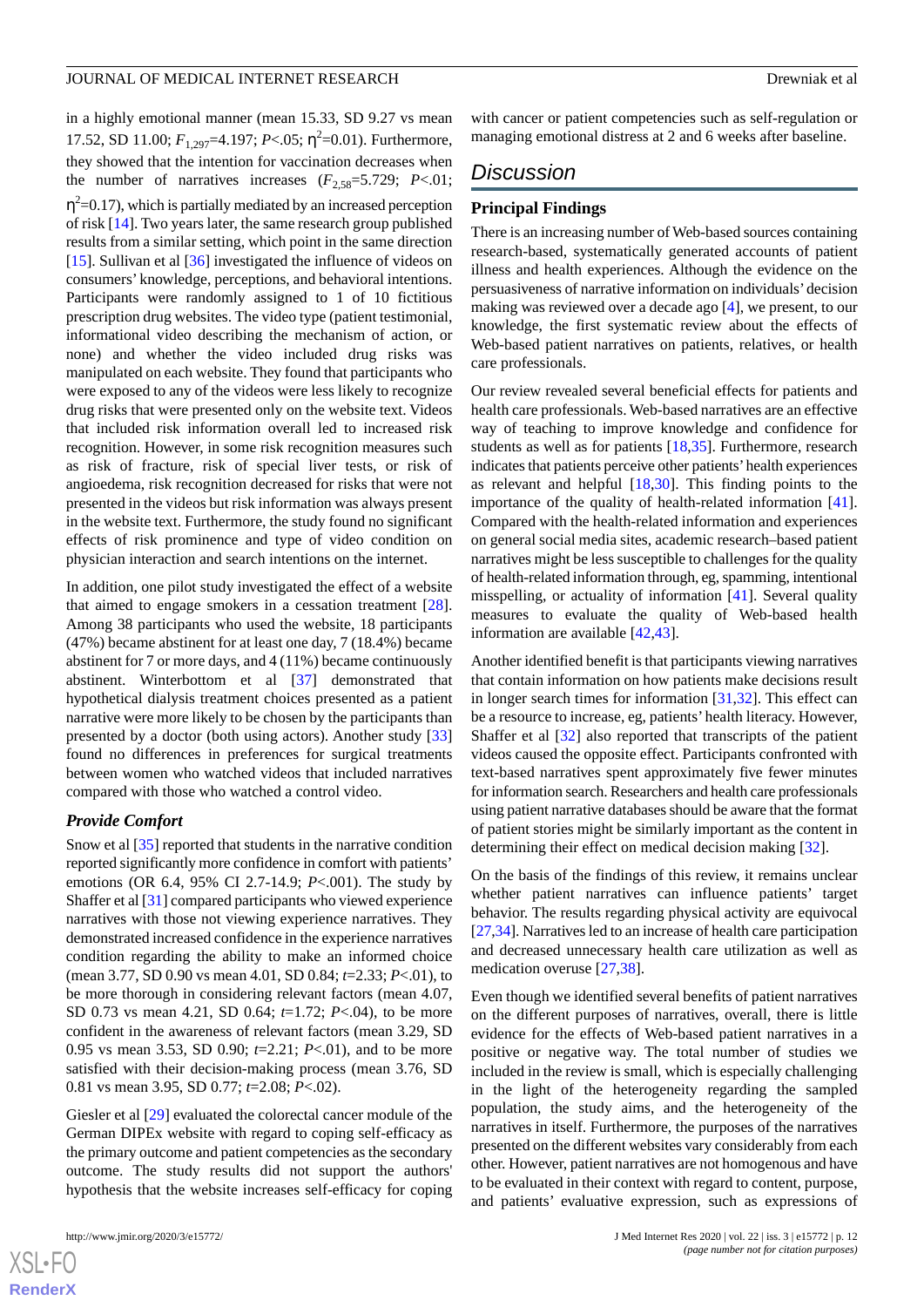(dis)satisfaction with processes of health care decision making [[3\]](#page-14-2). We concur with the position of Shaffer and Zikmund-Fisher [[3\]](#page-14-2) that the role of narratives can only be fully understood if operational definitions of narratives are sufficient. Furthermore, there is a need for more theoretical conceptions about the impact of narratives on specific outcomes. We found that only 6 out of 17 studies were guided by a theoretical framework [[31](#page-15-17)[,32](#page-15-18),[34](#page-15-20)[,37](#page-16-1)-[39\]](#page-16-3). The lack of theoretical frameworks might partially be explained by the fact that research on narratives on certain patient-relevant outcomes is a relatively new field with a range of potentially relevant outcomes. Giesler et al [[29\]](#page-15-15), eg, found no significant differences at 2 weeks between an intervention group that had immediate access to the colorectal cancer module of the DIPEx website and a control group with regard to self-efficacy for coping with cancer and patient competence. Study participants in the intervention group visited the website on average for 42.21 min with 3.31 mean number of sessions. Such findings do not necessarily indicate that there is no effect of patient narratives. It rather highlights that the specific outcomes that were investigated in this study and in the study-specific setting were not significant. Other psychological measures on self-efficacy for coping or on patient competence may have led to different results. Another indication for the overall little evidence is that the effects of several studies reporting significant outcomes are rather small or are only significant under specific experimental conditions. For example, the difference between the mean search time for information regarding breast cancer reported by Shaffer et al [[32\]](#page-15-18) is 0.46 min, with an average search time of 5.38 min in the intervention group and 4.92 min in the control group.

Almost one-third of the included studies used study samples that cast doubts whether the results can be generalized to broader patient populations [[14,](#page-15-0)[30](#page-15-16)[,32](#page-15-18)[,37](#page-16-1)], Clear definitions of the basic population and appropriate sampling strategies would be desirable in future studies. Schlesinger et al [[44](#page-16-8)] demonstrated that a rigorous collection of patient narratives can also be incorporated into large patient experience surveys.

At the same time, narratives can bear potential risks in preference-sensitive decisions [\[24](#page-15-10)]. There is a growing body of evidence on the effect of narrative bias [[4,](#page-14-3)[14](#page-15-0),[15\]](#page-15-1), where narrative information can override risk judgments. This effect can even occur when base rate information is presented in addition [\[15](#page-15-1)]. Narratives are widely used in patient decision aids [\[45](#page-16-9)]. Furthermore, it is likely that narratives are used by other patients as decision support tools, although they are not explicitly declared as decision aids. Decision aids are evidence-based tools with an aim to support patients in a value-sensitive way to make specific health care choices [[46\]](#page-16-10). Narratives may reduce the effectiveness of decision aids by presenting unbalanced information or by overriding decision-relevant information through characteristics of the narrator [\[4,](#page-14-3)[45](#page-16-9)]. For example, a study conducted by Khangura et al [\[45](#page-16-9)] indicates that patient narratives in decision aids were more likely to portray patients that were satisfied with the outcome of their treatment decision. This points to the importance of including disclaimers that highlight the potential for biases in patient narratives [\[15](#page-15-1)]. Furthermore, this highlights the need for a careful selection of the presented stories on patient

 $XS$  $\cdot$ FC **[RenderX](http://www.renderx.com/)** narrative databases by the corresponding research teams in charge for the databases to present a balanced picture of the whole spectrum of health experiences [\[47](#page-16-11)]. This might be especially important in narratives about health conditions where public opinions are mixed and biases might be suspected.

Qualitative studies focusing on how individuals use and value personal health-related experiences [\[10](#page-14-9)], decision making regarding prostate cancer [[11\]](#page-14-10), or information needs of patients with cancer and their views of internet-based health information [[12\]](#page-14-11) indicate improvements in decision making [\[10](#page-14-9),[11\]](#page-14-10) and in meeting information needs [\[12](#page-14-11)]. These findings are not completely in line with our review of quantitative studies. How can this difference be explained? Both approaches study different phenomena. The foundations of the qualitative paradigm are interpretivism and constructivism, where multiple socially constructed realities are investigated [\[48](#page-16-12),[49\]](#page-16-13). On the contrary, the quantitative approach is based on positivism, which assumes that phenomena can be represented by empirical indicators that represent the one and only truth [[49\]](#page-16-13). It can be speculated that the qualitative findings rather represent the *lived experiences* of patients' decision making, whereas the quantitative results represent quantitative measures of the decision-making processes.

#### **Limitations**

Our study has several limitations. First, we searched only for papers published in journals, and only in English or German. Papers that were published in books or reports are often not indexed in the databases we have chosen for our search strategy and are therefore not included. Therefore, we may have missed some studies published in languages or places outside our scope. Second, we reviewed only published studies regarding patient narratives. Therefore, we may potentially be confronted with a publication bias in such a way that, eg, negative study results were not published. Third, we decided to include only studies that focused on Web-based narratives and that were generated through a research methodology. Although we have done so to ensure comparability among the studies, we also acknowledge that this decision has led to an exclusion of several studies that investigated the effects of non–Web-based narratives or generated in an unstructured, non–research-based way, eg, in chatrooms or fora. Narratives are valuable resources for the narrators themselves, for other patients and their relatives, and for health care professionals and researchers. Despite the limitations, our findings might be helpful for health care professionals and researchers to understand the possible effects of narratives in health care settings.

#### **Conclusions**

In total, we found 17 studies on the effects of Web-based patient narratives. The effects of narratives were classified by purpose—inform, engage, model behavior, persuade, and comfort—using the taxonomy provided by Shaffer and Zikmund-Fisher [[3\]](#page-14-2). Overall, patient narratives seem to be a promising means to improve knowledge of health care professionals and patients. Learning about other patients' experiences is perceived as supportive and relevant. Furthermore, they can positively influence patient empowerment. There is some evidence of beneficial effects on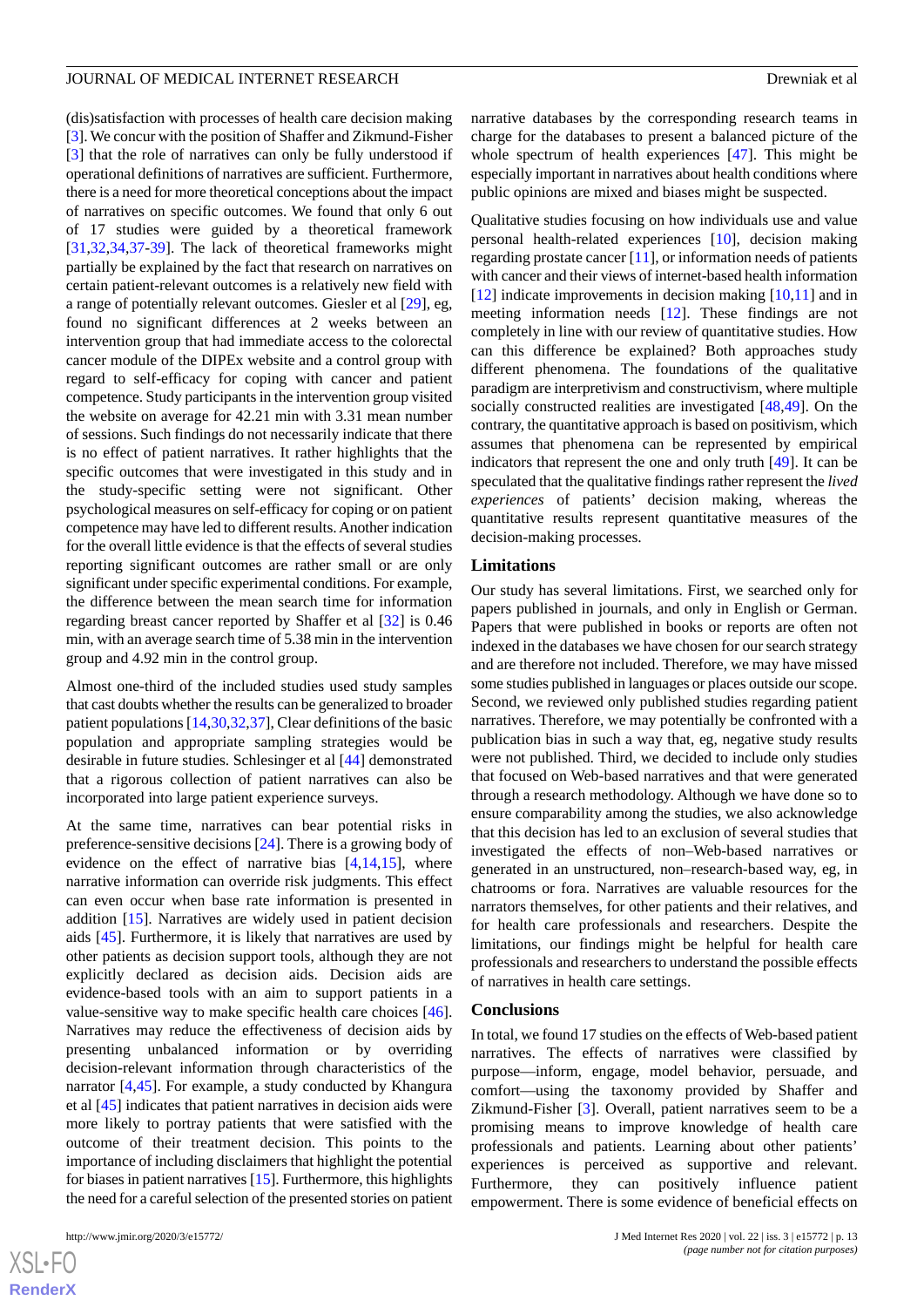some outcomes, such as information search and the modeling of target behavior such as physical activity, health care participation, and medication overuse. The narratives used in

the studies are characterized by considerable heterogeneity, and the investigated outcomes are hardly comparable among each other, which makes an overall judgment difficult.

## **Acknowledgments**

The authors would like to thank Kevin Selby, Erik von Elm, and Nina Streeck for helpful comments on the setting up and drafting of this review.

## **Conflicts of Interest**

<span id="page-14-13"></span>All the authors declare that their institution is in charge of DIPEx Switzerland.

## **Multimedia Appendix 1**

<span id="page-14-14"></span>Search terms. [[DOCX File , 16 KB](https://jmir.org/api/download?alt_name=jmir_v22i3e15772_app1.docx&filename=bf4a0c14b4dac5d8cbd5761fd28ea271.docx)-[Multimedia Appendix 1](https://jmir.org/api/download?alt_name=jmir_v22i3e15772_app1.docx&filename=bf4a0c14b4dac5d8cbd5761fd28ea271.docx)]

## **Multimedia Appendix 2**

Investigated databases and descriptions. [[DOCX File , 14 KB](https://jmir.org/api/download?alt_name=jmir_v22i3e15772_app2.docx&filename=280f3a974489535e36a9d52be9e0f886.docx)-[Multimedia Appendix 2](https://jmir.org/api/download?alt_name=jmir_v22i3e15772_app2.docx&filename=280f3a974489535e36a9d52be9e0f886.docx)]

## <span id="page-14-0"></span>**References**

- <span id="page-14-1"></span>1. Kruk ME, Gage AD, Arsenault C, Jordan K, Leslie HH, Roder-DeWan S, et al. High-quality health systems in the Sustainable Development Goals era: time for a revolution. Lancet Glob Health 2018 Nov;6(11):e1196-e1252 [\[FREE Full text\]](https://linkinghub.elsevier.com/retrieve/pii/S2214-109X(18)30386-3) [doi: [10.1016/S2214-109X\(18\)30386-3\]](http://dx.doi.org/10.1016/S2214-109X(18)30386-3) [Medline: [30196093\]](http://www.ncbi.nlm.nih.gov/entrez/query.fcgi?cmd=Retrieve&db=PubMed&list_uids=30196093&dopt=Abstract)
- <span id="page-14-3"></span><span id="page-14-2"></span>2. World Health Organization. European Health Report 2018: More Than Numbers - Evidence for All. Copenhagen, Denmark: World Health Organization. Regional Office for Europe; 2018.
- <span id="page-14-4"></span>3. Shaffer VA, Zikmund-Fisher BJ. All stories are not alike: a purpose-, content-, and valence-based taxonomy of patient narratives in decision aids. Med Decis Making 2013 Jan;33(1):4-13. [doi: [10.1177/0272989X12463266\]](http://dx.doi.org/10.1177/0272989X12463266) [Medline: [23065418\]](http://www.ncbi.nlm.nih.gov/entrez/query.fcgi?cmd=Retrieve&db=PubMed&list_uids=23065418&dopt=Abstract)
- <span id="page-14-5"></span>4. Winterbottom A, Bekker HL, Conner M, Mooney A. Does narrative information bias individual's decision making? A systematic review. Soc Sci Med 2008 Dec;67(12):2079-2088. [doi: [10.1016/j.socscimed.2008.09.037\]](http://dx.doi.org/10.1016/j.socscimed.2008.09.037) [Medline: [18951673\]](http://www.ncbi.nlm.nih.gov/entrez/query.fcgi?cmd=Retrieve&db=PubMed&list_uids=18951673&dopt=Abstract)
- 5. Ziebland S, Lavie-Ajayi M, Lucius-Hoene G. The role of the internet for people with chronic pain: examples from the DIPEx International Project. Br J Pain 2015 Feb;9(1):62-64 [\[FREE Full text](http://europepmc.org/abstract/MED/26516557)] [doi: [10.1177/2049463714555438\]](http://dx.doi.org/10.1177/2049463714555438) [Medline: [26516557](http://www.ncbi.nlm.nih.gov/entrez/query.fcgi?cmd=Retrieve&db=PubMed&list_uids=26516557&dopt=Abstract)]
- <span id="page-14-7"></span><span id="page-14-6"></span>6. Ziebland S, Herxheimer A. How patients' experiences contribute to decision making: illustrations from DIPEx (personal experiences of health and illness). J Nurs Manag 2008 May;16(4):433-439. [doi: [10.1111/j.1365-2834.2008.00863.x](http://dx.doi.org/10.1111/j.1365-2834.2008.00863.x)] [Medline: [18405260](http://www.ncbi.nlm.nih.gov/entrez/query.fcgi?cmd=Retrieve&db=PubMed&list_uids=18405260&dopt=Abstract)]
- <span id="page-14-8"></span>7. Ziebland S, Chapple A, Dumelow C, Evans J, Prinjha S, Rozmovits L. How the internet affects patients' experience of cancer: a qualitative study. Br Med J 2004 Mar 6;328(7439):564 [\[FREE Full text](http://europepmc.org/abstract/MED/15001506)] [doi: [10.1136/bmj.328.7439.564\]](http://dx.doi.org/10.1136/bmj.328.7439.564) [Medline: [15001506](http://www.ncbi.nlm.nih.gov/entrez/query.fcgi?cmd=Retrieve&db=PubMed&list_uids=15001506&dopt=Abstract)]
- <span id="page-14-9"></span>8. Greenhalgh T. Cultural Contexts of Health: The Use of Narrative Research in the Health Sector. Copenhagen: World Health Organization Regional Office for Europe; 2016.
- <span id="page-14-10"></span>9. Burkow TM, Vognild LK, Østengen G, Johnsen E, Risberg MJ, Bratvold A, et al. Internet-enabled pulmonary rehabilitation and diabetes education in group settings at home: a preliminary study of patient acceptability. BMC Med Inform Decis Mak 2013 Mar 5;13:33 [\[FREE Full text\]](https://bmcmedinformdecismak.biomedcentral.com/articles/10.1186/1472-6947-13-33) [doi: [10.1186/1472-6947-13-33](http://dx.doi.org/10.1186/1472-6947-13-33)] [Medline: [23496829](http://www.ncbi.nlm.nih.gov/entrez/query.fcgi?cmd=Retrieve&db=PubMed&list_uids=23496829&dopt=Abstract)]
- <span id="page-14-11"></span>10. Entwistle VA, France EF, Wyke S, Jepson R, Hunt K, Ziebland S, et al. How information about other people's personal experiences can help with healthcare decision-making: a qualitative study. Patient Educ Couns 2011 Dec;85(3):e291-e298. [doi: [10.1016/j.pec.2011.05.014\]](http://dx.doi.org/10.1016/j.pec.2011.05.014) [Medline: [21652162\]](http://www.ncbi.nlm.nih.gov/entrez/query.fcgi?cmd=Retrieve&db=PubMed&list_uids=21652162&dopt=Abstract)
- <span id="page-14-12"></span>11. Chapple A, Ziebland S, Herxheimer A, McPherson A, Shepperd S, Miller R. Is 'watchful waiting' a real choice for men with prostate cancer? A qualitative study. BJU Int 2002 Aug;90(3):257-264 [[FREE Full text](https://onlinelibrary.wiley.com/resolve/openurl?genre=article&sid=nlm:pubmed&issn=1464-4096&date=2002&volume=90&issue=3&spage=257)] [doi: [10.1046/j.1464-410x.2002.02846.x\]](http://dx.doi.org/10.1046/j.1464-410x.2002.02846.x) [Medline: [12133062\]](http://www.ncbi.nlm.nih.gov/entrez/query.fcgi?cmd=Retrieve&db=PubMed&list_uids=12133062&dopt=Abstract)
- 12. Rozmovits L, Ziebland S. What do patients with prostate or breast cancer want from an Internet site? A qualitative study of information needs. Patient Educ Couns 2004 Apr;53(1):57-64. [doi: [10.1016/S0738-3991\(03\)00116-2\]](http://dx.doi.org/10.1016/S0738-3991(03)00116-2) [Medline: [15062905](http://www.ncbi.nlm.nih.gov/entrez/query.fcgi?cmd=Retrieve&db=PubMed&list_uids=15062905&dopt=Abstract)]
- 13. Evans DG, Barwell J, Eccles DM, Collins A, Izatt L, Jacobs C, FH02 Study Group, RGC teams, et al. The Angelina Jolie effect: how high celebrity profile can have a major impact on provision of cancer related services. Breast Cancer Res 2014 Sep 19;16(5):442. [doi: [10.1186/s13058-014-0442-6\]](http://dx.doi.org/10.1186/s13058-014-0442-6) [Medline: [25510853\]](http://www.ncbi.nlm.nih.gov/entrez/query.fcgi?cmd=Retrieve&db=PubMed&list_uids=25510853&dopt=Abstract)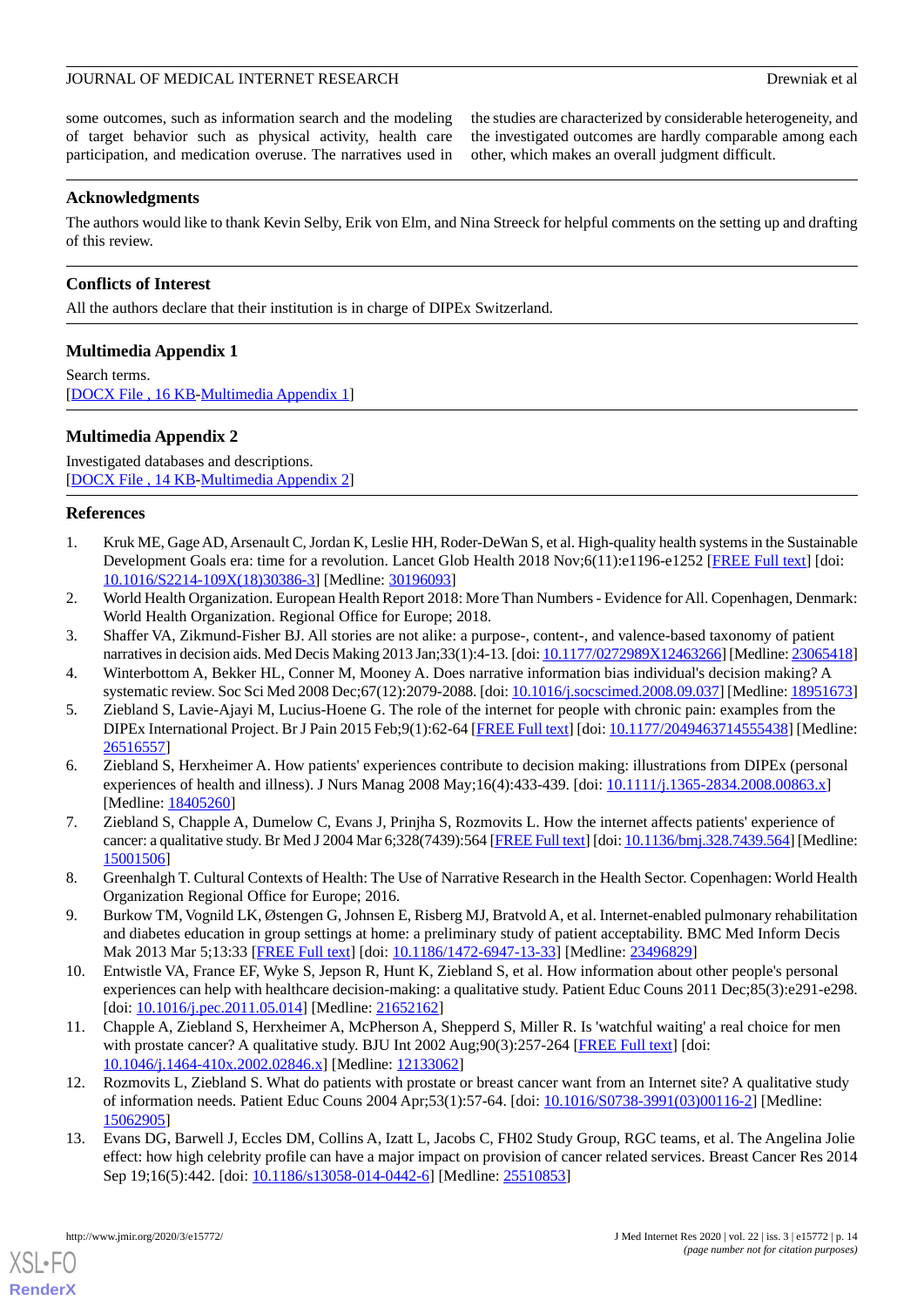- <span id="page-15-0"></span>14. Betsch C, Ulshöfer C, Renkewitz F, Betsch T. The influence of narrative v statistical information on perceiving vaccination risks. Med Decis Making 2011;31(5):742-753. [doi: [10.1177/0272989X11400419\]](http://dx.doi.org/10.1177/0272989X11400419) [Medline: [21447730](http://www.ncbi.nlm.nih.gov/entrez/query.fcgi?cmd=Retrieve&db=PubMed&list_uids=21447730&dopt=Abstract)]
- <span id="page-15-1"></span>15. Betsch C, Renkewitz F, Haase N. Effect of narrative reports about vaccine adverse events and bias-awareness disclaimers on vaccine decisions: a simulation of an online patient social network. Med Decis Making 2013 Jan;33(1):14-25. [doi: [10.1177/0272989X12452342](http://dx.doi.org/10.1177/0272989X12452342)] [Medline: [22875721\]](http://www.ncbi.nlm.nih.gov/entrez/query.fcgi?cmd=Retrieve&db=PubMed&list_uids=22875721&dopt=Abstract)
- <span id="page-15-3"></span><span id="page-15-2"></span>16. Ziebland S, Wyke S. Health and illness in a connected world: how might sharing experiences on the internet affect people's health? Milbank Q 2012 Jun;90(2):219-249 [\[FREE Full text\]](http://europepmc.org/abstract/MED/22709387) [doi: [10.1111/j.1468-0009.2012.00662.x](http://dx.doi.org/10.1111/j.1468-0009.2012.00662.x)] [Medline: [22709387\]](http://www.ncbi.nlm.nih.gov/entrez/query.fcgi?cmd=Retrieve&db=PubMed&list_uids=22709387&dopt=Abstract)
- <span id="page-15-4"></span>17. Schaffer R, Kuczynski K, Skinner D. Producing genetic knowledge and citizenship through the internet: mothers, pediatric genetics, and cybermedicine. Sociol Health Illn 2008 Jan;30(1):145-159 [[FREE Full text](https://doi.org/10.1111/j.1467-9566.2007.01042.x)] [doi: [10.1111/j.1467-9566.2007.01042.x\]](http://dx.doi.org/10.1111/j.1467-9566.2007.01042.x) [Medline: [18254838\]](http://www.ncbi.nlm.nih.gov/entrez/query.fcgi?cmd=Retrieve&db=PubMed&list_uids=18254838&dopt=Abstract)
- <span id="page-15-5"></span>18. Engler J, Adami S, Adam Y, Keller B, Repke T, Fügemann H, et al. Using others' experiences. Cancer patients' expectations and navigation of a website providing narratives on prostate, breast and colorectal cancer. Patient Educ Couns 2016 Aug;99(8):1325-1332. [doi: [10.1016/j.pec.2016.03.015\]](http://dx.doi.org/10.1016/j.pec.2016.03.015) [Medline: [27067064](http://www.ncbi.nlm.nih.gov/entrez/query.fcgi?cmd=Retrieve&db=PubMed&list_uids=27067064&dopt=Abstract)]
- <span id="page-15-6"></span>19. Breuning M, Lucius-Hoene G, Burbaum C, Himmel W, Bengel J. [Patient experiences and patient centeredness : The website project DIPEx Germany]. Bundesgesundheitsblatt Gesundheitsforschung Gesundheitsschutz 2017 Apr;60(4):453-461. [doi: [10.1007/s00103-017-2524-y](http://dx.doi.org/10.1007/s00103-017-2524-y)] [Medline: [28251275\]](http://www.ncbi.nlm.nih.gov/entrez/query.fcgi?cmd=Retrieve&db=PubMed&list_uids=28251275&dopt=Abstract)
- <span id="page-15-7"></span>20. Greenhalgh T, Wengraf T. Collecting stories: is it research? Is it good research? Preliminary guidance based on a Delphi study. Med Educ 2008 Mar;42(3):242-247. [doi: [10.1111/j.1365-2923.2007.02956.x\]](http://dx.doi.org/10.1111/j.1365-2923.2007.02956.x) [Medline: [18275411\]](http://www.ncbi.nlm.nih.gov/entrez/query.fcgi?cmd=Retrieve&db=PubMed&list_uids=18275411&dopt=Abstract)
- <span id="page-15-8"></span>21. Moher D, Liberati A, Tetzlaff J, Altman DG, PRISMA Group. Preferred reporting items for systematic reviews and meta-analyses: the PRISMA statement. PLoS Med 2009 Jul 21;6(7):e1000097 [[FREE Full text](http://dx.plos.org/10.1371/journal.pmed.1000097)] [doi: [10.1371/journal.pmed.1000097](http://dx.doi.org/10.1371/journal.pmed.1000097)] [Medline: [19621072](http://www.ncbi.nlm.nih.gov/entrez/query.fcgi?cmd=Retrieve&db=PubMed&list_uids=19621072&dopt=Abstract)]
- <span id="page-15-9"></span>22. Hawker S, Payne S, Kerr C, Hardey M, Powell J. Appraising the evidence: reviewing disparate data systematically. Qual Health Res 2002 Nov;12(9):1284-1299. [doi: [10.1177/1049732302238251\]](http://dx.doi.org/10.1177/1049732302238251) [Medline: [12448672\]](http://www.ncbi.nlm.nih.gov/entrez/query.fcgi?cmd=Retrieve&db=PubMed&list_uids=12448672&dopt=Abstract)
- <span id="page-15-10"></span>23. Brouwers MC, Kho ME, Browman GP, Burgers JS, Cluzeau F, Feder G, AGREE Next Steps Consortium. AGREE II: advancing guideline development, reporting and evaluation in health care. Can Med Assoc J 2010 Dec 14;182(18):E839-E842 [[FREE Full text](http://www.cmaj.ca/cgi/pmidlookup?view=long&pmid=20603348)] [doi: [10.1503/cmaj.090449\]](http://dx.doi.org/10.1503/cmaj.090449) [Medline: [20603348](http://www.ncbi.nlm.nih.gov/entrez/query.fcgi?cmd=Retrieve&db=PubMed&list_uids=20603348&dopt=Abstract)]
- <span id="page-15-12"></span><span id="page-15-11"></span>24. Wennberg JE, Fisher ES, Skinner JS. Geography and the debate over Medicare reform. Health Aff (Millwood) 2002;21(Suppl1):W96-114. [doi: [10.1377/hlthaff.w2.96](http://dx.doi.org/10.1377/hlthaff.w2.96)] [Medline: [12703563\]](http://www.ncbi.nlm.nih.gov/entrez/query.fcgi?cmd=Retrieve&db=PubMed&list_uids=12703563&dopt=Abstract)
- 25. O'Connor AM, Légaré F, Stacey D. Risk communication in practice: the contribution of decision aids. Br Med J 2003 Sep 27;327(7417):736-740 [[FREE Full text](http://europepmc.org/abstract/MED/14512487)] [doi: [10.1136/bmj.327.7417.736\]](http://dx.doi.org/10.1136/bmj.327.7417.736) [Medline: [14512487\]](http://www.ncbi.nlm.nih.gov/entrez/query.fcgi?cmd=Retrieve&db=PubMed&list_uids=14512487&dopt=Abstract)
- <span id="page-15-13"></span>26. Aardoom JJ, Dingemans AE, Boogaard LH, van Furth EF. Internet and patient empowerment in individuals with symptoms of an eating disorder: a cross-sectional investigation of a pro-recovery focused e-community. Eat Behav 2014 Aug;15(3):350-356. [doi: [10.1016/j.eatbeh.2014.04.003\]](http://dx.doi.org/10.1016/j.eatbeh.2014.04.003) [Medline: [25064280\]](http://www.ncbi.nlm.nih.gov/entrez/query.fcgi?cmd=Retrieve&db=PubMed&list_uids=25064280&dopt=Abstract)
- <span id="page-15-15"></span><span id="page-15-14"></span>27. Allam A, Kostova Z, Nakamoto K, Schulz PJ. The effect of social support features and gamification on a Web-based intervention for rheumatoid arthritis patients: randomized controlled trial. J Med Internet Res 2015 Jan 9;17(1):e14 [\[FREE](https://www.jmir.org/2015/1/e14/) [Full text\]](https://www.jmir.org/2015/1/e14/) [doi: [10.2196/jmir.3510](http://dx.doi.org/10.2196/jmir.3510)] [Medline: [25574939\]](http://www.ncbi.nlm.nih.gov/entrez/query.fcgi?cmd=Retrieve&db=PubMed&list_uids=25574939&dopt=Abstract)
- <span id="page-15-16"></span>28. Brunette MF, Gunn W, Alvarez H, Finn PC, Geiger P, Ferron JC, et al. A pre-post pilot study of a brief, web-based intervention to engage disadvantaged smokers into cessation treatment. Addict Sci Clin Pract 2015 Feb 1;10:3 [[FREE Full](https://ascpjournal.biomedcentral.com/articles/10.1186/s13722-015-0026-5) [text](https://ascpjournal.biomedcentral.com/articles/10.1186/s13722-015-0026-5)] [doi: [10.1186/s13722-015-0026-5\]](http://dx.doi.org/10.1186/s13722-015-0026-5) [Medline: [25638283](http://www.ncbi.nlm.nih.gov/entrez/query.fcgi?cmd=Retrieve&db=PubMed&list_uids=25638283&dopt=Abstract)]
- <span id="page-15-17"></span>29. Giesler JM, Keller B, Repke T, Leonhart R, Weis J, Muckelbauer R, et al. Effect of a website that presents patients' experiences on self-efficacy and patient competence of colorectal cancer patients: web-based randomized controlled trial. J Med Internet Res 2017 Oct 13;19(10):e334 [[FREE Full text](https://www.jmir.org/2017/10/e334/)] [doi: [10.2196/jmir.7639](http://dx.doi.org/10.2196/jmir.7639)] [Medline: [29030329](http://www.ncbi.nlm.nih.gov/entrez/query.fcgi?cmd=Retrieve&db=PubMed&list_uids=29030329&dopt=Abstract)]
- <span id="page-15-18"></span>30. Newman MA, Ziebland S, Barker KL. Patients' views of a multimedia resource featuring experiences of rheumatoid arthritis: pilot evaluation of www.healthtalkonline.org. Health Informatics J 2009 Jun;15(2):147-159. [doi: [10.1177/1460458209102974\]](http://dx.doi.org/10.1177/1460458209102974) [Medline: [19474226\]](http://www.ncbi.nlm.nih.gov/entrez/query.fcgi?cmd=Retrieve&db=PubMed&list_uids=19474226&dopt=Abstract)
- <span id="page-15-19"></span>31. Shaffer VA, Hulsey L, Zikmund-Fisher BJ. The effects of process-focused versus experience-focused narratives in a breast cancer treatment decision task. Patient Educ Couns 2013 Nov;93(2):255-264. [doi: [10.1016/j.pec.2013.07.013](http://dx.doi.org/10.1016/j.pec.2013.07.013)] [Medline: [23962673](http://www.ncbi.nlm.nih.gov/entrez/query.fcgi?cmd=Retrieve&db=PubMed&list_uids=23962673&dopt=Abstract)]
- <span id="page-15-20"></span>32. Shaffer VA, Owens J, Zikmund-Fisher BJ. The effect of patient narratives on information search in a web-based breast cancer decision aid: an eye-tracking study. J Med Internet Res 2013 Dec 17;15(12):e273 [[FREE Full text](https://www.jmir.org/2013/12/e273/)] [doi: [10.2196/jmir.2784](http://dx.doi.org/10.2196/jmir.2784)] [Medline: [24345424](http://www.ncbi.nlm.nih.gov/entrez/query.fcgi?cmd=Retrieve&db=PubMed&list_uids=24345424&dopt=Abstract)]
- <span id="page-15-21"></span>33. Shaffer VA, Tomek S, Hulsey L. The effect of narrative information in a publicly available patient decision aid for early-stage breast cancer. Health Commun 2014;29(1):64-73. [doi: [10.1080/10410236.2012.717341\]](http://dx.doi.org/10.1080/10410236.2012.717341) [Medline: [23384155](http://www.ncbi.nlm.nih.gov/entrez/query.fcgi?cmd=Retrieve&db=PubMed&list_uids=23384155&dopt=Abstract)]
- 34. Schweier R, Romppel M, Richter C, Hoberg E, Hahmann H, Scherwinski I, et al. A web-based peer-modeling intervention aimed at lifestyle changes in patients with coronary heart disease and chronic back pain: sequential controlled trial. J Med Internet Res 2014 Jul 23;16(7):e177 [[FREE Full text](https://www.jmir.org/2014/7/e177/)] [doi: [10.2196/jmir.3434](http://dx.doi.org/10.2196/jmir.3434)] [Medline: [25057119](http://www.ncbi.nlm.nih.gov/entrez/query.fcgi?cmd=Retrieve&db=PubMed&list_uids=25057119&dopt=Abstract)]
- 35. Snow R, Crocker J, Talbot K, Moore J, Salisbury H. Does hearing the patient perspective improve consultation skills in examinations? An exploratory randomized controlled trial in medical undergraduate education. Med Teach 2016 Dec;38(12):1229-1235. [doi: [10.1080/0142159X.2016.1210109](http://dx.doi.org/10.1080/0142159X.2016.1210109)] [Medline: [27573531\]](http://www.ncbi.nlm.nih.gov/entrez/query.fcgi?cmd=Retrieve&db=PubMed&list_uids=27573531&dopt=Abstract)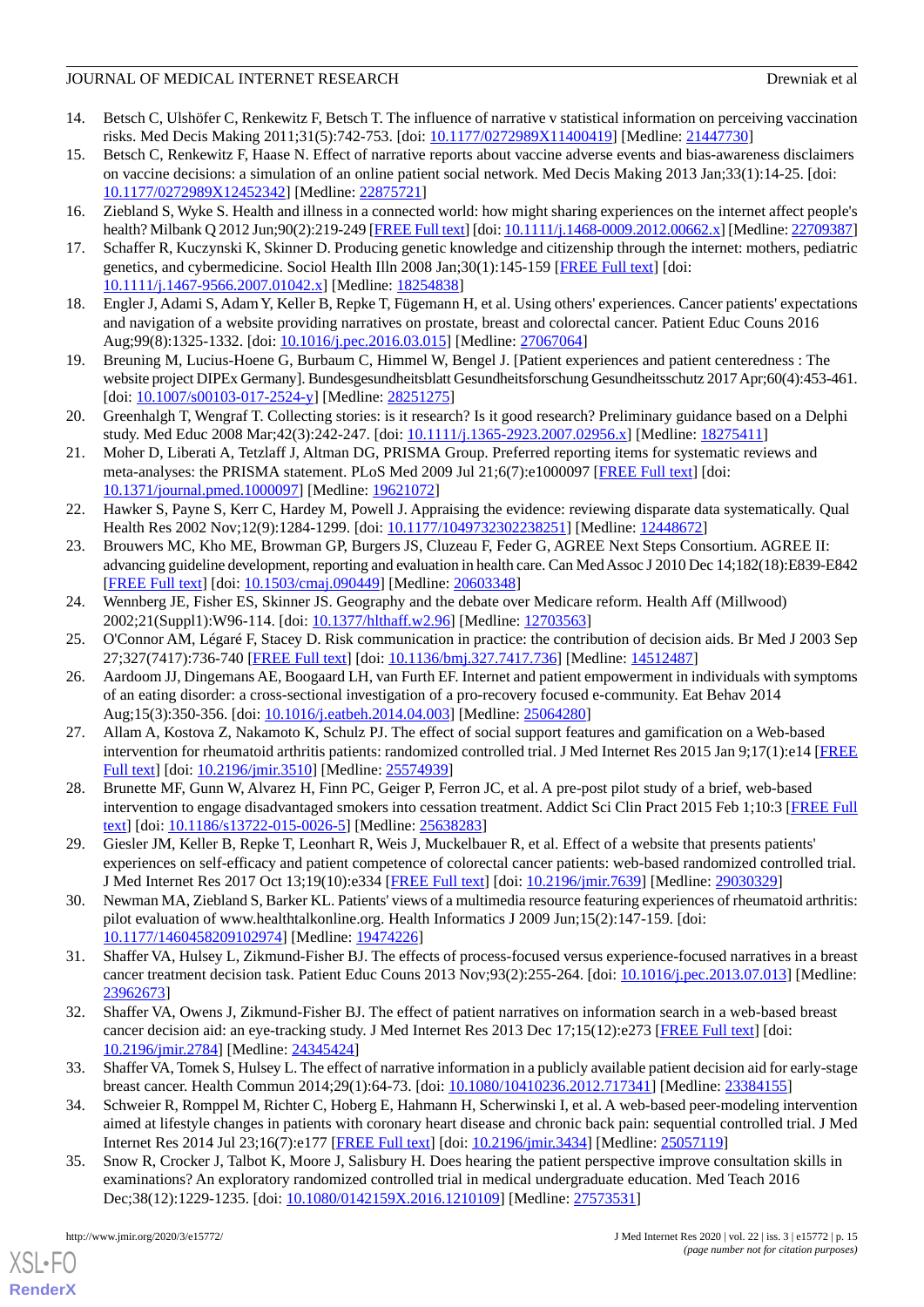- <span id="page-16-0"></span>36. Sullivan HW, O'Donoghue AC, Gard Read J, Amoozegar JB, Aikin KJ, Rupert DK. Testimonials and informational videos on branded prescription drug websites: experimental study to assess influence on consumer knowledge and perceptions. J Med Internet Res 2018 Jan 23;20(1):e13 [\[FREE Full text\]](https://www.jmir.org/2018/1/e13/) [doi: [10.2196/jmir.7959\]](http://dx.doi.org/10.2196/jmir.7959) [Medline: [29362205\]](http://www.ncbi.nlm.nih.gov/entrez/query.fcgi?cmd=Retrieve&db=PubMed&list_uids=29362205&dopt=Abstract)
- <span id="page-16-1"></span>37. Winterbottom AE, Bekker HL, Conner M, Mooney AF. Patient stories about their dialysis experience biases others' choices regardless of doctor's advice: an experimental study. Nephrol Dial Transplant 2012 Jan;27(1):325-331. [doi: [10.1093/ndt/gfr266](http://dx.doi.org/10.1093/ndt/gfr266)] [Medline: [21642512\]](http://www.ncbi.nlm.nih.gov/entrez/query.fcgi?cmd=Retrieve&db=PubMed&list_uids=21642512&dopt=Abstract)
- <span id="page-16-2"></span>38. Wise M, Han JY, Shaw B, McTavish F, Gustafson DH. Effects of using online narrative and didactic information on healthcare participation for breast cancer patients. Patient Educ Couns 2008 Mar;70(3):348-356 [\[FREE Full text\]](http://europepmc.org/abstract/MED/18201859) [doi: [10.1016/j.pec.2007.11.009\]](http://dx.doi.org/10.1016/j.pec.2007.11.009) [Medline: [18201859](http://www.ncbi.nlm.nih.gov/entrez/query.fcgi?cmd=Retrieve&db=PubMed&list_uids=18201859&dopt=Abstract)]
- <span id="page-16-4"></span><span id="page-16-3"></span>39. Yaphe J, Rigge M, Herxheimer A, McPherson A, Miller R, Shepperd S, et al. The use of patients' stories by self-help groups: a survey of voluntary organizations in the UK on the register of the College of Health. Health Expect 2000 Sep;3(3):176-181 [[FREE Full text](http://europepmc.org/abstract/MED/11281927)] [doi: [10.1046/j.1369-6513.2000.00092.x\]](http://dx.doi.org/10.1046/j.1369-6513.2000.00092.x) [Medline: [11281927\]](http://www.ncbi.nlm.nih.gov/entrez/query.fcgi?cmd=Retrieve&db=PubMed&list_uids=11281927&dopt=Abstract)
- <span id="page-16-5"></span>40. Sullivan J, Gillam L, Monagle P. Parents and end-of-life decision-making for their child: roles and responsibilities. BMJ Support Palliat Care 2015 Sep;5(3):240-248. [doi: [10.1136/bmjspcare-2013-000558](http://dx.doi.org/10.1136/bmjspcare-2013-000558)] [Medline: [24644205](http://www.ncbi.nlm.nih.gov/entrez/query.fcgi?cmd=Retrieve&db=PubMed&list_uids=24644205&dopt=Abstract)]
- <span id="page-16-6"></span>41. De Martino I, D'Apolito R, McLawhorn AS, Fehring KA, Sculco PK, Gasparini G. Social media for patients: benefits and drawbacks. Curr Rev Musculoskelet Med 2017 Mar;10(1):141-145 [\[FREE Full text\]](http://europepmc.org/abstract/MED/28110391) [doi: [10.1007/s12178-017-9394-7](http://dx.doi.org/10.1007/s12178-017-9394-7)] [Medline: [28110391](http://www.ncbi.nlm.nih.gov/entrez/query.fcgi?cmd=Retrieve&db=PubMed&list_uids=28110391&dopt=Abstract)]
- <span id="page-16-7"></span>42. Charnock D, Shepperd S, Needham G, Gann R. DISCERN: an instrument for judging the quality of written consumer health information on treatment choices. J Epidemiol Community Health 1999 Feb: 53(2): 105-111 [[FREE Full text](http://jech.bmj.com/cgi/pmidlookup?view=long&pmid=10396471)] [doi: [10.1136/jech.53.2.105\]](http://dx.doi.org/10.1136/jech.53.2.105) [Medline: [10396471\]](http://www.ncbi.nlm.nih.gov/entrez/query.fcgi?cmd=Retrieve&db=PubMed&list_uids=10396471&dopt=Abstract)
- <span id="page-16-8"></span>43. Boyer C, Selby M, Scherrer JR, Appel RD. The Health On the Net Code of Conduct for medical and health Websites. Comput Biol Med 1998 Sep;28(5):603-610. [doi: [10.1016/s0010-4825\(98\)00037-7\]](http://dx.doi.org/10.1016/s0010-4825(98)00037-7) [Medline: [9861515\]](http://www.ncbi.nlm.nih.gov/entrez/query.fcgi?cmd=Retrieve&db=PubMed&list_uids=9861515&dopt=Abstract)
- <span id="page-16-9"></span>44. Schlesinger M, Grob R, Shaller D, Martino SC, Parker AM, Rybowski L, et al. A rigorous approach to large-scale elicitation and analysis of patient narratives. Med Care Res Rev 2018 Oct 6:1077558718803859. [doi: [10.1177/1077558718803859](http://dx.doi.org/10.1177/1077558718803859)] [Medline: [30293521](http://www.ncbi.nlm.nih.gov/entrez/query.fcgi?cmd=Retrieve&db=PubMed&list_uids=30293521&dopt=Abstract)]
- <span id="page-16-10"></span>45. Khangura S, Bennett C, Stacey D, O'Connor AM. Personal stories in publicly available patient decision aids. Patient Educ Couns 2008 Dec;73(3):456-464. [doi: [10.1016/j.pec.2008.07.035](http://dx.doi.org/10.1016/j.pec.2008.07.035)] [Medline: [18774668\]](http://www.ncbi.nlm.nih.gov/entrez/query.fcgi?cmd=Retrieve&db=PubMed&list_uids=18774668&dopt=Abstract)
- <span id="page-16-11"></span>46. Stacey D, Légaré F, Lewis K, Barry MJ, Bennett CL, Eden KB, et al. Decision aids for people facing health treatment or screening decisions. Cochrane Database Syst Rev 2017 Apr 12;4:CD001431 [[FREE Full text](http://europepmc.org/abstract/MED/28402085)] [doi: [10.1002/14651858.CD001431.pub5\]](http://dx.doi.org/10.1002/14651858.CD001431.pub5) [Medline: [28402085](http://www.ncbi.nlm.nih.gov/entrez/query.fcgi?cmd=Retrieve&db=PubMed&list_uids=28402085&dopt=Abstract)]
- <span id="page-16-13"></span><span id="page-16-12"></span>47. Grob R, Schlesinger M, Parker AM, Shaller D, Barre LR, Martino SC, et al. Breaking narrative ground: innovative methods for rigorously eliciting and assessing patient narratives. Health Serv Res 2016 Jun;51(Suppl 2):1248-1272 [[FREE Full text](http://europepmc.org/abstract/MED/27126144)] [doi: [10.1111/1475-6773.12503](http://dx.doi.org/10.1111/1475-6773.12503)] [Medline: [27126144\]](http://www.ncbi.nlm.nih.gov/entrez/query.fcgi?cmd=Retrieve&db=PubMed&list_uids=27126144&dopt=Abstract)
- 48. Berger PL, Luckmann T. The Social Construction of Reality. Frankfurt am Main: Fischer; 2004.
- 49. Sale JE, Lohfeld LH, Brazil K. Revisiting the quantitative-qualitative debate: implications for mixed-methods research. Qual Quant 2002 Feb;36(1):43-53 [\[FREE Full text\]](http://europepmc.org/abstract/MED/26523073) [doi: [10.1023/A:1014301607592](http://dx.doi.org/10.1023/A:1014301607592)] [Medline: [26523073\]](http://www.ncbi.nlm.nih.gov/entrez/query.fcgi?cmd=Retrieve&db=PubMed&list_uids=26523073&dopt=Abstract)

## **Abbreviations**

**DIPEx:** Database of Individual Patients' Experiences **eHealth:** electronic health **OR:** odds ratio **RCT:** randomized controlled trial

*Edited by G Eysenbach; submitted 05.08.19; peer-reviewed by C Holmberg, H Sullivan; comments to author 14.09.19; revised version received 01.11.19; accepted 16.12.19; published 26.03.20*

*Please cite as:*

*Drewniak D, Glässel A, Hodel M, Biller-Andorno N Risks and Benefits of Web-Based Patient Narratives: Systematic Review J Med Internet Res 2020;22(3):e15772 URL: <http://www.jmir.org/2020/3/e15772/> doi: [10.2196/15772](http://dx.doi.org/10.2196/15772) PMID:*

©Daniel Drewniak, Andrea Glässel, Martina Hodel, Nikola Biller-Andorno. Originally published in the Journal of Medical Internet Research (http://www.jmir.org), 26.03.2020. This is an open-access article distributed under the terms of the Creative